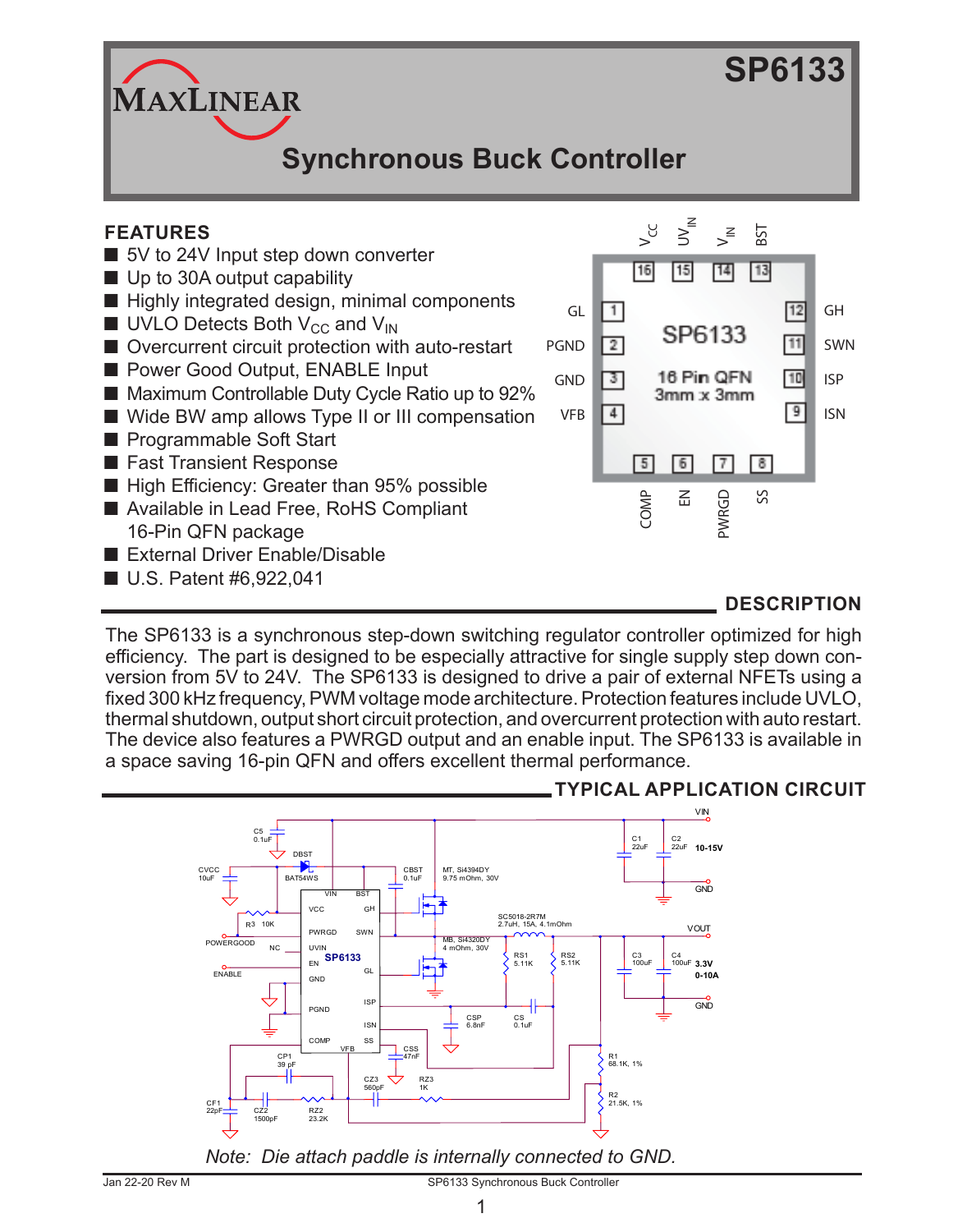## **ABSOLUTE MAXIMUM RATINGS**

These are stress ratings only and functional operation of the device at these ratings or any other above those indicated in the operation sections of the specifications below is not implied. Exposure to absolute maximum rating conditions for extended periods of time may affect reliability.

| Peak Output Current < 10µs |  |
|----------------------------|--|
|                            |  |

#### **ELECTRICAL SPECIFICATIONS**

Unless otherwise specified: -40°C < T<sub>AMB</sub> < 85°C, 4.5V < V<sub>CC</sub> < 5.5V, BST=V<sub>CC</sub>, SWN = GND = PGND = 0.0V, UV<sub>IN</sub> = 3.0V, CV<sub>CC</sub>  $= 10 \mu$ F, C<sub>COMP</sub> = 0.1μF, CGH = CGL = 3.3nF, C<sub>SS</sub> = 50nF, R<sub>PWRGD</sub> = 10KΩ.

| <b>PARAMETER</b>                                            | <b>MIN</b>   | <b>TYP</b> | <b>MAX</b> |                | UNITS CONDITIONS             |
|-------------------------------------------------------------|--------------|------------|------------|----------------|------------------------------|
| <b>QUIESCENT CURRENT</b>                                    |              |            |            |                |                              |
| <b>VIN Supply Current</b>                                   |              | 1.5        | 3.0        | mA             | $VFB = 1V$ (no switching)    |
| <b>VCC Supply Current</b>                                   |              | 1.5        | 3.0        | m <sub>A</sub> | $VFB = 1V$ (no switching)    |
| <b>BST Supply Current</b>                                   |              | 0.2        | 0.4        | mA             | $VFB = 1V$ (no switching)    |
| <b>PROTECTION: UVLO</b>                                     |              |            |            |                |                              |
| <b>VCC UVLO Start Thresh-</b><br>old                        | 4.00         | 4.25       | 4.5        | $\vee$         |                              |
| VCC UVLO Hysteresis                                         | 150          | 200        | 250        | mV             |                              |
| <b>UVIN Start Threshold</b>                                 | 2.35         | 2.50       | 2.65       | $\vee$         | Apply voltage to UVIN<br>pin |
| <b>UVIN Hysteresis</b>                                      | 200          | 300        | 400        | mV             | Apply voltage to UVIN<br>pin |
| <b>VIN Start Threshold</b>                                  | 9.0          | 9.5        | 10.0       | V              | <b>UVIN Floating</b>         |
| <b>VIN Hysteresis</b>                                       |              | 300        |            | mV             | <b>UVIN Floating</b>         |
| <b>Enable Pullup Current</b>                                |              | 0.4        |            | μA             | Apply voltage to EN pin      |
| <b>ERROR AMPLIFIER REFERENCE</b>                            |              |            |            |                |                              |
| <b>Error Amplifier Reference</b>                            | 0.792        | 0.800      | 0.808      | V              | 2x Gain Config.              |
| <b>Error Amplifier Reference</b><br>Over Line & Temperature | 0.788        | 0.800      | 0.812      | $\vee$         |                              |
| <b>COMP Sink Current</b>                                    | 70           | 150        | 230        | μA             |                              |
| <b>COMP Source Current</b>                                  | $-230$       | $-150$     | $-70$      | μA             |                              |
| <b>VFB Input Bias Current</b>                               | $\mathbf{1}$ | 50         | 100        | nA             |                              |
| <b>COMP Common Mode</b><br><b>Output Range</b>              | 1.9          | 3.0        | 3.2        | V              |                              |
| <b>COMP Pin Clamp Voltage</b>                               | 3.2          | 3.5        | 3.8        | $\vee$         | $VFB = 0.7V$                 |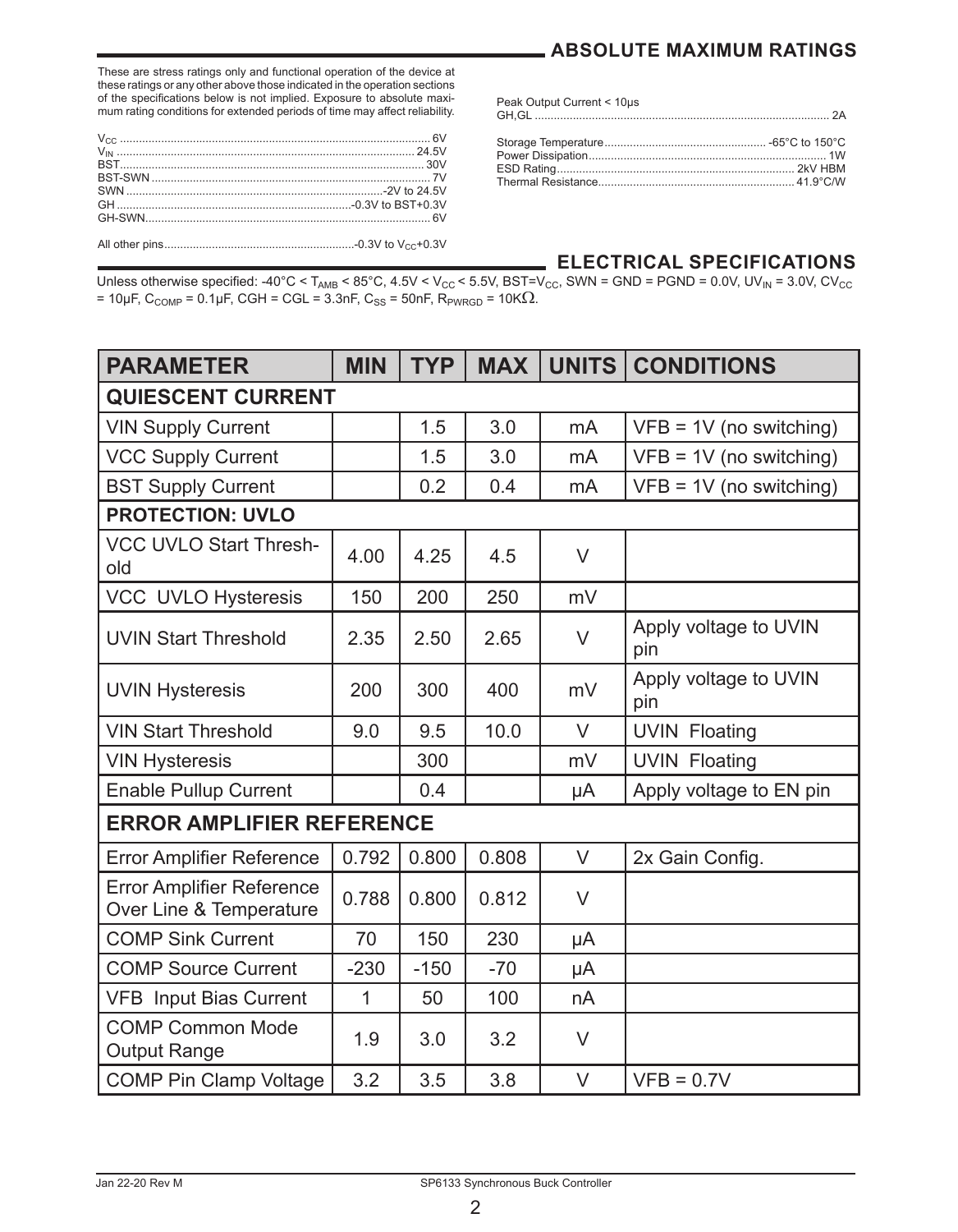## **ELECTRICAL SPECIFICATIONS**

Unless otherwise specified: -40°C < T<sub>AMB</sub> < +85°C, 4.5V < V<sub>CC</sub> < 5.5V, BST=V<sub>CC</sub>, SWN = GND =  $PGND = 0.0$  V, UV<sub>IN</sub> = 3.0V,  $CV_{CC} = 0.1 \mu F$ ,  $C_{COMP} = 0.1 \mu F$ ,  $CGH = CGL = 3.3nF$ ,  $C_{SS} = 50nF$ .

| <b>PARAMETER</b>                                     | <b>MIN</b> | TYP    | <b>MAX</b> |               | UNITS CONDITIONS                                           |  |  |  |
|------------------------------------------------------|------------|--------|------------|---------------|------------------------------------------------------------|--|--|--|
| CONTROL LOOP: PWM COMPARATOR, RAMP & LOOP DELAY PATH |            |        |            |               |                                                            |  |  |  |
| Ramp Offset                                          | 1.7        | 2.0    | 2.3        | V             | $TA = 25^{\circ}C$                                         |  |  |  |
| Ramp Amplitude                                       | 0.80       | 1.0    | 1.20       | $\vee$        |                                                            |  |  |  |
| GH Minimum Pulse Width                               |            | 50     | 100        | ns            |                                                            |  |  |  |
| Maximum Controllable Duty<br>Ratio                   | 92         |        |            | $\frac{0}{0}$ |                                                            |  |  |  |
| Maximum Duty Ratio                                   | 100        |        |            | $\frac{0}{0}$ | Guaranteed by<br>design                                    |  |  |  |
| Internal Oscillator Frequency                        | 255        | 300    | 345        | kHz           |                                                            |  |  |  |
| <b>TIMERS: SOFTSTART</b>                             |            |        |            |               |                                                            |  |  |  |
| SS Charge Current:                                   | $-16$      | $-10$  | -4         | μA            |                                                            |  |  |  |
| SS Discharge Current:                                | 1.0        | 2.0    | 3.0        | mA            | <b>Fault Present</b>                                       |  |  |  |
| <b>VCC LINEAR REGULATOR</b>                          |            |        |            |               |                                                            |  |  |  |
| <b>VCC Output Voltage</b>                            | 4.6        | 5.0    | 5.4        | $\vee$        | $VIN = 6$ to 23V,<br>$ILOAD = OmA$ to<br>30 <sub>m</sub> A |  |  |  |
| Dropout Voltage                                      | 250        | 500    | 750        | mV            | $IVCC = 30mA$                                              |  |  |  |
| <b>POWER GOOD OUTPUT</b>                             |            |        |            |               |                                                            |  |  |  |
| <b>Power Good Threshold</b>                          | $-10$      | $-7.5$ | $-5$       | $\frac{0}{0}$ |                                                            |  |  |  |
| Power Good Hysteresis                                |            | 2.0    | 4.0        | $\frac{0}{0}$ |                                                            |  |  |  |
| <b>Power Good Sink Current</b>                       | 1.0        |        | 10         | mA            | $VFB = 0.7V,$<br>$VPWRGD = 0.2V$                           |  |  |  |
| <b>PROTECTION: SHORT CIRCUIT &amp; THERMAL</b>       |            |        |            |               |                                                            |  |  |  |
| <b>Short Circuit Threshold</b><br>Voltage            | 0.2        | 0.25   | 0.3        | $\vee$        | <b>Measured VREF</b><br>$(0.8V)$ - VFB                     |  |  |  |
| Overcurrent Threshold Voltage                        | 54         | 60     | 66         | mV            | Measured ISP<br>$ ISN$                                     |  |  |  |
| ISP, ISN Common Mode<br>Range                        | 0          |        | 3.3        | $\vee$        |                                                            |  |  |  |
| <b>Hiccup Timeout</b>                                | 185        | 220    | 270        | ms            |                                                            |  |  |  |
| <b>Thermal Shutdown</b><br>Temperature               | 135        | 145    | 155        | $^{\circ}$ C  | Guaranteed by<br>design                                    |  |  |  |
| <b>Thermal Hysteresis</b>                            |            | 10     |            | $\hat{C}$     |                                                            |  |  |  |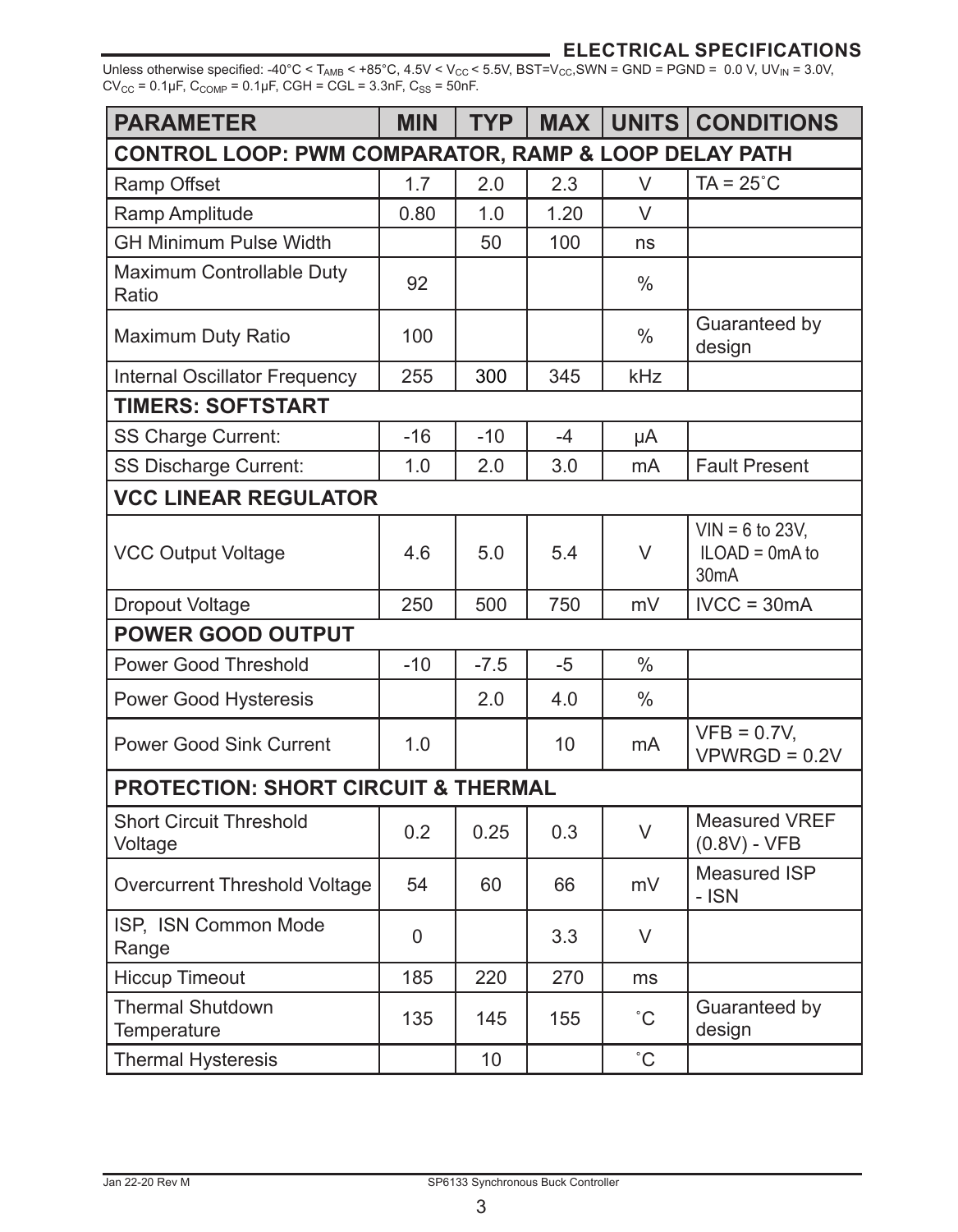# **ELECTRICAL SPECIFICATIONS**

Unless otherwise specified: -40°C < T<sub>AMB</sub> < +85°C, 4.5V < V<sub>CC</sub> < 5.5V, BST=V<sub>CC</sub>, SWN = PGND = GND = 0.0V, U<sub>VIN</sub> = 3.0V, CV<sub>CC</sub>  $= 0.1 \mu F$ , C<sub>COMP</sub> =  $0.1 \mu F$ , CGH = CGL = 3.3nF, C<sub>SS</sub> = 50nF.

| <b>PARAMETER</b>                   | <b>MIN</b> |     |     | <b>TYP MAX UNITS</b> | <b>CONDITIONS</b>                        |  |  |  |
|------------------------------------|------------|-----|-----|----------------------|------------------------------------------|--|--|--|
| <b>OUTPUT: NFET GATE DRIVERS</b>   |            |     |     |                      |                                          |  |  |  |
| <b>GH &amp; GL Rise Times</b>      |            | 35  | 50  | ns                   | Measured 10% to 90%                      |  |  |  |
| GH & GL Fall Times                 |            | 30  | 40  | ns                   | Measured 90% to 10%                      |  |  |  |
| GL to GH Non Overlap Time          |            | 45  | 70  | ns                   | GH & GL Measured at 2.0V                 |  |  |  |
| SWN to GL Non Overlap Time         |            | 25  | 40  | ns                   | Measured SWN = $100mV$<br>to $GL = 2.0V$ |  |  |  |
| GH & GL Pull Down<br>Resistance    | 15         | 50  | 85  | $K_{\Omega}$         |                                          |  |  |  |
| <b>Driver Pull Down Resistance</b> |            | 1.5 | 1.9 | Ω                    |                                          |  |  |  |
| Driver Pull Up Resistance          |            | 2.5 | 3.9 | Ω                    |                                          |  |  |  |

#### **BLOCK DIAGRAM**

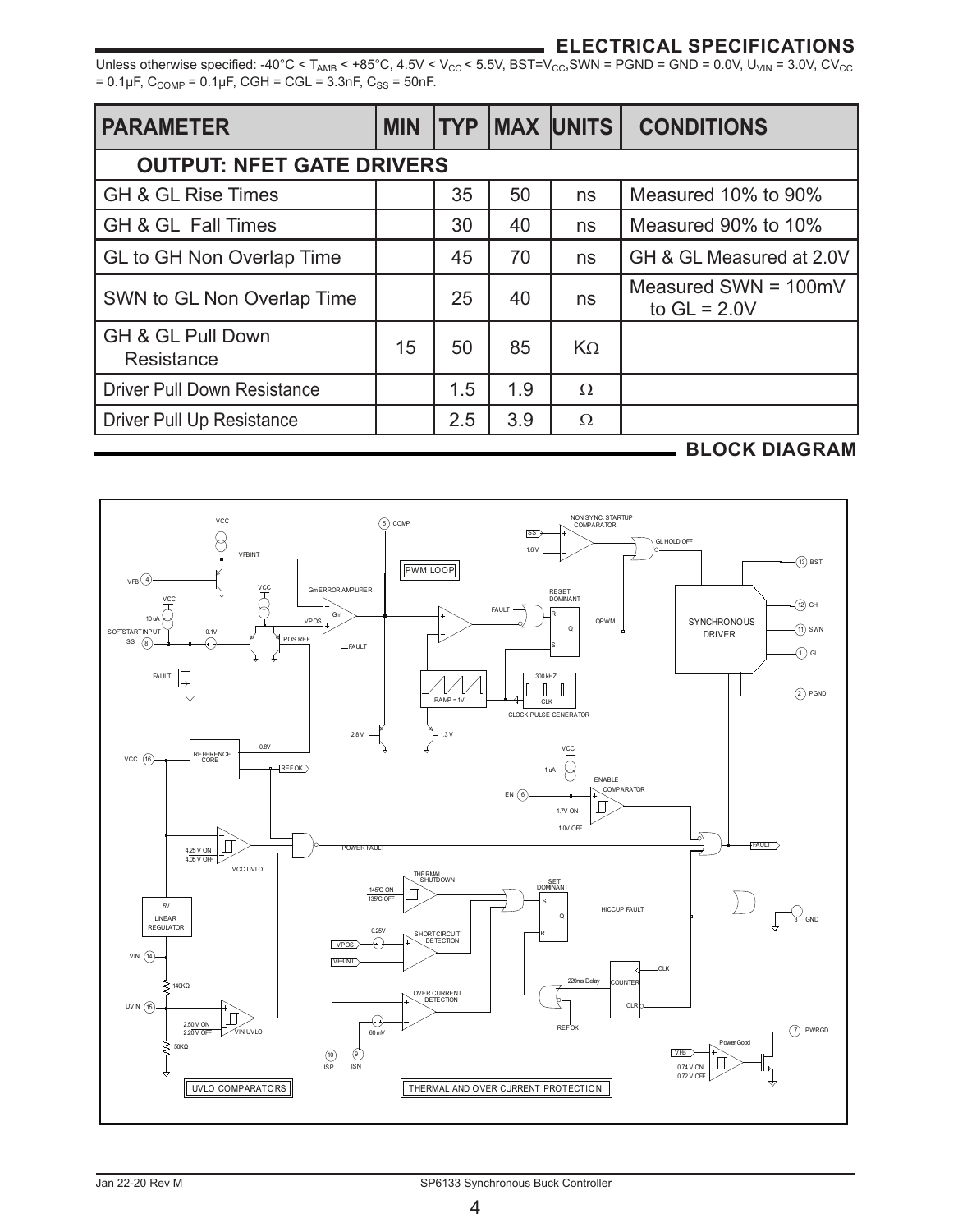# **PIN DESCRIPTION**

| <b>PIN</b><br># | <b>PIN</b><br><b>NAME</b> | <b>DESCRIPTION</b>                                                                                                                                                                                                                                                                                                                                                                                 |
|-----------------|---------------------------|----------------------------------------------------------------------------------------------------------------------------------------------------------------------------------------------------------------------------------------------------------------------------------------------------------------------------------------------------------------------------------------------------|
| 1               | GL                        | High current driver output for the low side NFET switch. It is always low if GH is high or during<br>a fault. Resistor pull down ensures low state at low voltage.                                                                                                                                                                                                                                 |
| 2               | <b>PGND</b>               | Ground Pin. The power circuitry is referenced to this pin. Return separately from other ground<br>traces to the (-) terminal of Cout.                                                                                                                                                                                                                                                              |
| 3               | <b>GND</b>                | Ground pin. The control circuitry of the IC is referenced to this pin.                                                                                                                                                                                                                                                                                                                             |
| 4               | <b>VFB</b>                | Feedback Voltage and Short Circuit Detection pin. It is the inverting input of the Error Amplifier<br>and serves as the output voltage feedback point for the Buck Converter. The output voltage is<br>sensed and can be adjusted through an external resistor divider. Whenever VFB drops 0.25V<br>below the positive reference, a short circuit fault is detected and the IC enters hiccup mode. |
| 5               | <b>COMP</b>               | Output of the Error Amplifier. It is internally connected to the non-inverting input of the PWM<br>comparator. An optimal filter combination is chosen and connected to this pin and either<br>ground or VFB to stabilize the voltage mode loop.                                                                                                                                                   |
| 6               | <b>EN</b>                 | Enable Pin. Pulling this pin below 0.4V will place the IC into sleep mode. This pin is internally<br>pulled to VCC with a 1µA current source.                                                                                                                                                                                                                                                      |
| 7               | <b>PWRGD</b>              | Power Good Output. This open drain output is pulled low when VOUT is outside of the<br>regulation. Connect an external resistor to pull high.                                                                                                                                                                                                                                                      |
| 8               | <b>SS</b>                 | Soft Start/Fault Flag. Connect an external capacitor between SS and GND to set the soft start<br>rate based on the 10µA source current. The SS pin is held low via a 1mA (min) current during<br>all fault conditions.                                                                                                                                                                             |
| 9               | <b>ISN</b>                | Negative Input for the Sense Comparator. There should be a 60mV offset between PSENSE<br>and NSENSE. Offset accuracy +10%.                                                                                                                                                                                                                                                                         |
| 10              | <b>ISP</b>                | Positive Input for the Inductor Current Sense.                                                                                                                                                                                                                                                                                                                                                     |
| 11              | <b>SWN</b>                | Lower supply rail for the GH high-side gate driver. Connect this pin to the switching node at<br>the junction between the two external power MOSFET transistors.                                                                                                                                                                                                                                   |
| 12              | GH                        | High current driver output for the high side NFET switch. It is always low if GL is high or during a fault.                                                                                                                                                                                                                                                                                        |
| 13              | <b>BST</b>                | High side driver supply pin. Connect BST to the external boost diode and capacitor as shown<br>in the Application Schematic of page 1. High side driver is connected between BST pin and SWN pin.                                                                                                                                                                                                  |
| 14              | <b>VIN</b>                | Supply Input -- supplies power to the internal LDO.                                                                                                                                                                                                                                                                                                                                                |
| 15              | <b>UVIN</b>               | Under Voltage lock-out for VIN voltage. Internally has a resistor divider from VIN to ground.<br>Can be overridden with external resistors.                                                                                                                                                                                                                                                        |
| 16              | <b>VCC</b>                | Output of the Internal LDO. If VIN is less than 5V then Vcc should be powered from an<br>external 5V supply.                                                                                                                                                                                                                                                                                       |

*Note: Die attach paddle is internally connected to GND.*

## **General Overview**

The SP6133 is a fixed frequency, voltage mode, synchronous PWM controller optimized for high efficiency. The part has been designed to be especially attractive for single supply input voltages ranging between 5V and  $24V$ 

The heart of the SP6133 is a wide bandwidth transconductance amplifier designed to accommodate Type II and Type III compen-

sation schemes. A precision 0.8V reference present on the positive terminal of the error amplifier permits the programming of the output voltage down to 0.8V via the  $V_{FB}$  pin. The output of the error amplifier, COMP, compared to a 1V peak-to-peak ramp is responsible for trailing edge PWM control. This voltage ramp and PWM control logic are governed by the internal oscillator that accurately sets the PWM frequency to 300 kHz.

**THEORY OF OPERATION**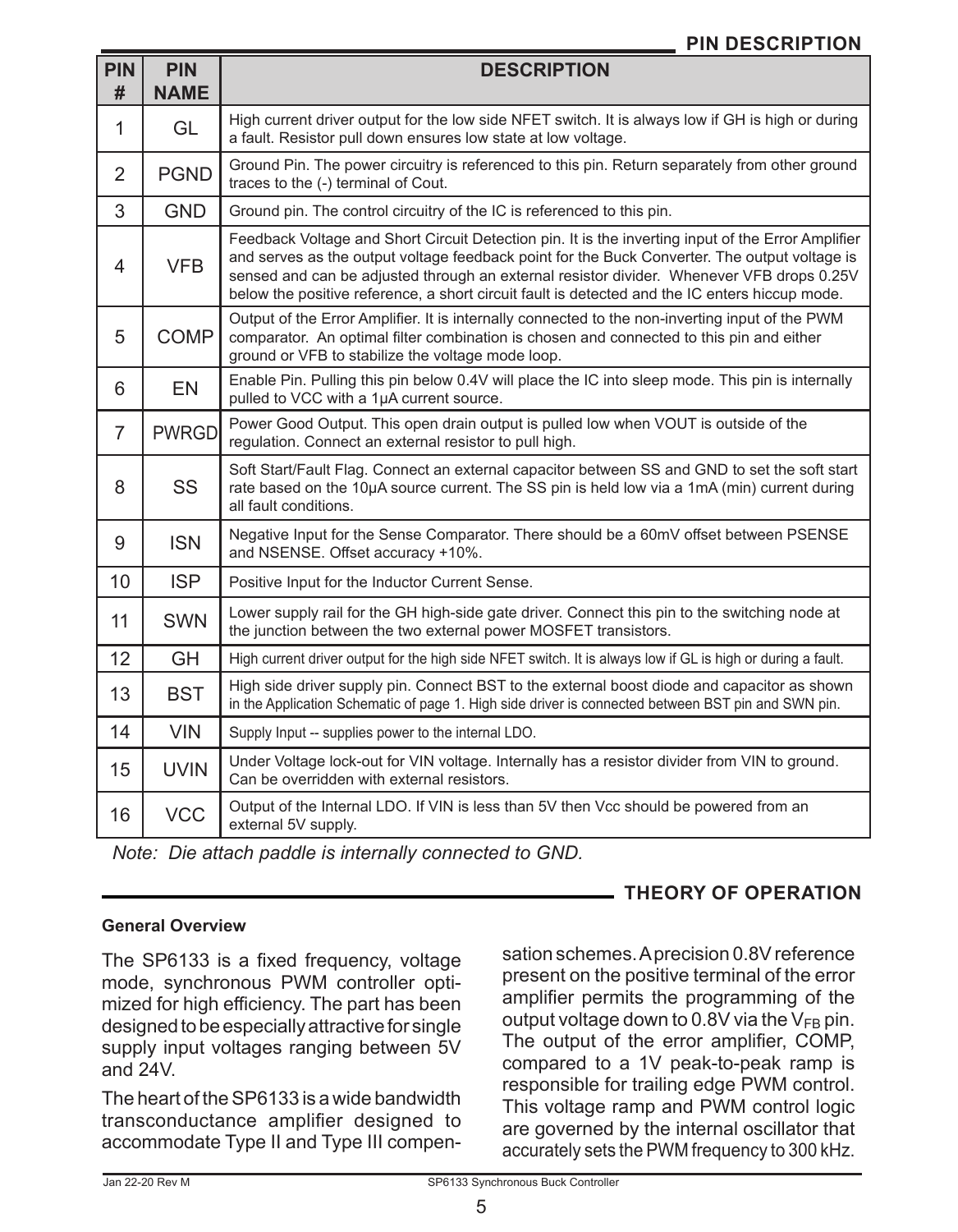The SP6133 contains two unique control features that are very powerful in distributed applications. First, non-synchronous driver control is enabled during start up to prohibit the low side NFET from pulling down the output until the high side NFET has attempted to turn on. Second, a 100% duty cycle timeout ensures that the low side NFET is periodically enhanced during extended periods at 100% duty cycle. This guarantees the synchronized refreshing of the BST capacitor during very large duty ratios.

The SP6133 also contains a number of valuable protection features. A programmable input UVLO allows a user to set the exact value at which the conversion voltage is at a safe point to begin down conversion, and an internal  $V_{CC}$  UVLO ensures that the controller itself has enough voltage to properly operate. Other protection features include thermal shutdown and short-circuit detection. In the event that either a

thermal, short-circuit, or UVLO fault is detected, the SP6133 is forced into an idle state where the output drivers are held off for a finite period before a re-start is attempted.

# **Soft Start**

"Soft Start" is achieved when a power converter ramps up the output voltage while controlling the magnitude of the input supply source current. In a modern step down converter, ramping up the non-inverting input of the error amplifier controls soft start.As a result, excess source current can be defined as the current required to charge the output capacitor

$$
IV_{IN, x} = \frac{COUT \cdot \Delta VOUT}{\Delta TSoft-start}
$$

The SP6133 provides the user with the option to program the soft start rate by tying a capacitor from the SS pin to GND. The selection of this capacitor is based on the 10µA pull up current present at the SS pin

and the 0.8V reference voltage. Therefore, the excess current source can be redefined as:

$$
IV_{IN, x} = C_{OUT} \cdot \Delta V_{OUT} \cdot \frac{10 \mu A}{(C_{SS} \cdot 0.8 V)}
$$

# **Hiccup**

Upon the detection of a power, thermal, or short-circuit fault, the SP6133 is forced into an idle state for a minimum of 200ms. The SS and COMP pins are immediately pulled low, and the gate drivers are held off for the duration of the timeout period. Power and thermal faults have to be removed before a restart may be attempted, whereas, a shortcircuit fault is internally cleared shortly after the fault latch is set. Therefore, a restart attempt is guaranteed every 200ms (typical) as long as the short-circuit condition persists.

A short-circuit detection comparator has also been included in the SP6133 to protect against the accidental short or severe build up of current at the output of the power converter. This comparator constantly monitors the inputs to the error amplifier, and if the  $V_{FB}$  pin ever falls more than 250mV (typical) below the voltage reference, a short-circuit fault is set. Because the SS pin overrides the internal 0.8V reference during soft start, the SP6133 is capable of detecting short-circuit faults throughout the duration of soft start as well as in regular operation.

# **Error Amplifier & Voltage Loop**

As stated before, the heart of the SP6133 voltage error loop is a high performance, wide bandwidth transconductance amplifier. Because of the amplifier's current limited (+100µA) transconductance, there are many ways to compensate the voltage loop or to control the COMP pin externally. If a simple, single pole, single zero response is required. then compensation can be as simple as an RC circuit to ground. If a more complex compensation is required, then the amplifier has enough bandwidth (45°C at 4 MHz) and enough gain (60 dB) to run Type III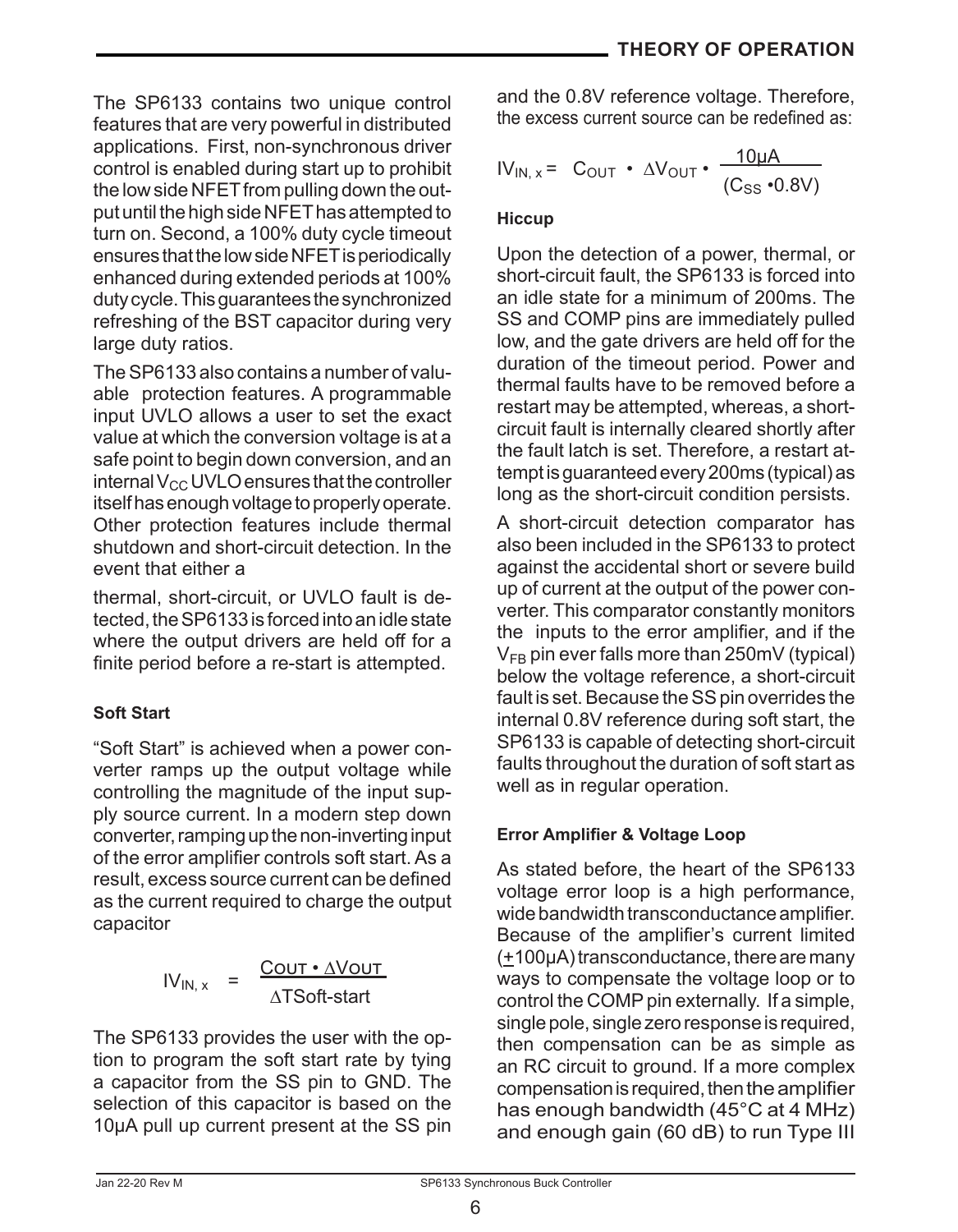compensation schemes with adequate gain andphasemarginsat crossoverfrequencies greater than 200 kHz.

The common mode output of the error amplifier (COMP) is 0.9V to 2.2V. Therefore, the PWM voltage ramp has been set between 1.0V and 2.0V to ensure proper 0% to 100% duty cycle capability. The voltage loop also includes two other very important features. One is a non-synchronous start up mode. Basically, the GL driver cannot turn on unless the GH driver has attempted to turn on or the SS pin has exceeded 1.7V. This feature prevents the controller from "dragging down" the output voltage during startup or in fault modes. The second feature is a 100% duty cycle timeout that ensures synchronized refreshing of the BST capacitor at very high duty ratios. In the event that the GH driver is on for 20 continuous clock cycles, a reset is given to the PWM flip flop half way through the 20th cycle. This forces GL to rise for the remainder of the cycle, in turn refreshing the BST capacitor.

# **Gate Drivers**

The SP6133 contains a pair of powerful 2Ω Pull-up and 1.5Ω Pull-down drivers. These state-of-the-art drivers are designed to drive an external NFET capable of handling up to 30A. Rise, fall, and non-overlap times have all been minimized to achieve maximum efficiency. All drive pins GH, GL, & SWN are monitored continuously to ensure that only one external NFET is ever on at any given time.

# **Thermal & Short-Circuit Protection**

Because the SP6133 is designed to drive large NFETs running at high current, there is a chance that either the controller or power converter will become too hot. Therefore, an internal thermal shutdown (145°C) has been included to prevent the IC from malfunctioning at extreme temperatures.

## **Over-Current Protection**

Over-current is detected by monitoring a differential voltage across the output inductor as shown in figure 1. Inputs to an overcurrent detection comparator, set to trigger at 60 mV nominal, are connected to the inductor as shown.

Since the average voltage sensed by the comparator is equal to the product of inductor current and inductor DC resistance (DCR) then Imax = 60mV / DCR. Solving this equation for the specific inductor in circuit 1, Imax = 14.6A. When Imax is reached, a 220 ms time-out is initiated, during which top and bottom drivers are turned off. Following the time-out, a restart is attempted. If the fault condition persists, then the timeout is repeated (referred to as hiccup).





*Figure 1: Over-current detection circuit*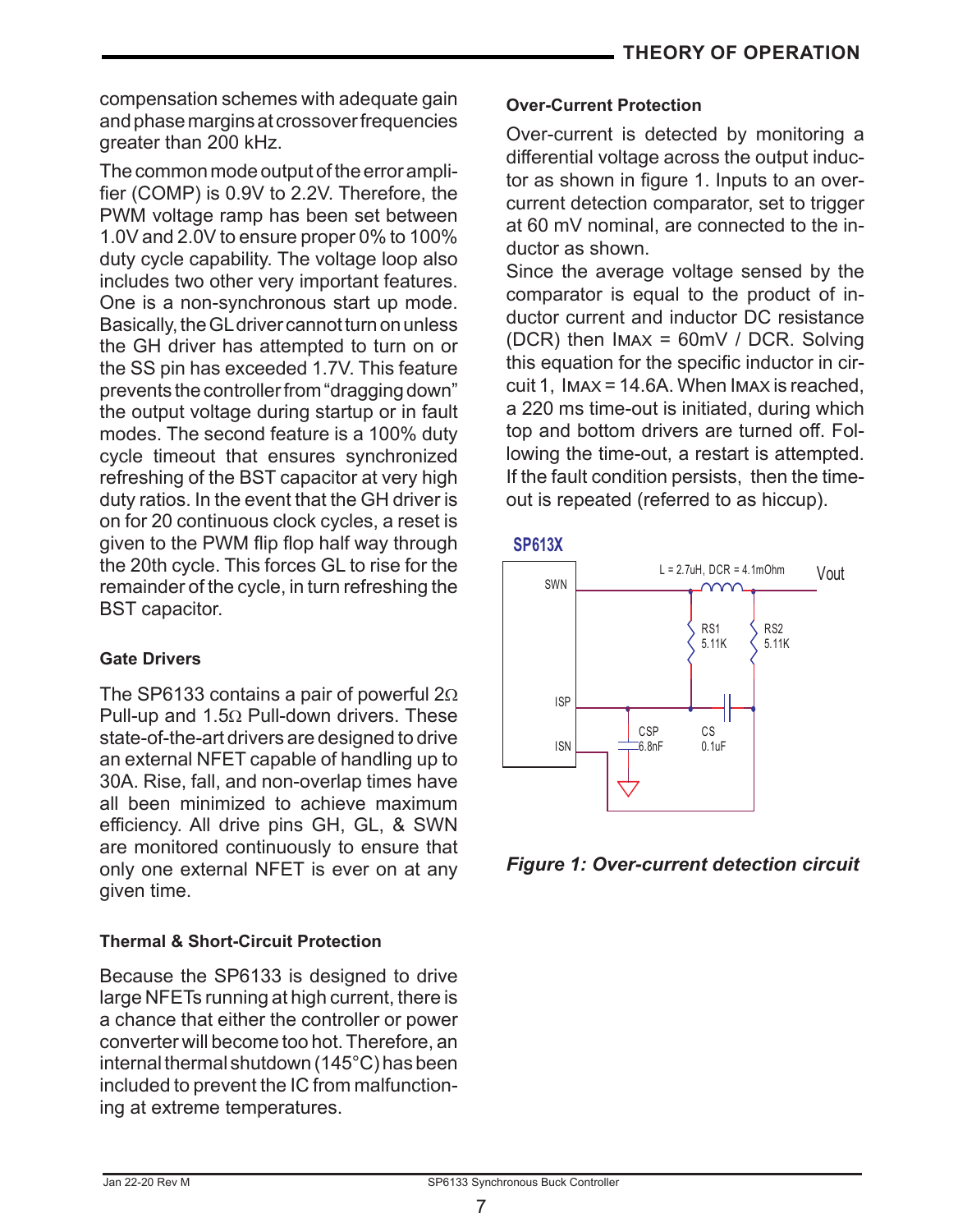# **Increasing the Current Limit**

If it is desired to set Imax  $>$  {60mV / DCR} (in this case larger than 14.6A), then a resistor  $R_{S3}$  should be added as shown in figure 2.  $R_{S3}$  forms a resistor divider and reduces the voltage seen by the comparator.

Since: 
$$
\frac{60 \text{mV}}{\text{R}_{s3}} = \frac{\text{Imax} \cdot \text{DCR}}{\{\text{R}_{s1} + \text{R}_{s2} + \text{R}_{s3}\}}
$$

Solving for RS3 we get:

$$
R_{S3} = \frac{[60mV \cdot (R_{S1} + R_{S2})]}{[(lmax \cdot DCR) - 60mV]}
$$
 .........(1)

As an example: if desired Imax is 17A, then  $R_{S3}$  = 63.4K $\Omega$ .





# *Figure 2- Over-current detection circuit for Imax > 60mV / DCR*

# **Decreasing the Current Limit**

If it is required to set Imax < {60mV / DCR}, a resistor is added as shown in figure 3. RS3 increases the net voltage detected by the current-sense comparator. Voltage at the positive and negative terminal of comparator is given by:

 $VSP = VOUT + (IMAX \cdot DCR)$  $VSN = VOUT \cdot {R_{S3}} / (R_{S2} + R_{S3})$ 

Since the comparator is triggered at 60mV:  $VSP-VSN = 60$  mV

Combining the above equations and solving for  $R_{S3}$ :

$$
R_{S2} \cdot \frac{[V_{\text{OUT}} - 60mV + (I_{\text{MAX}} \cdot DCR)] \dots (2)}{60mV - (I_{\text{MAX}} \cdot DCR)}
$$

As an example: for IMAX of 12A and Vout of 3.3V, calculated  $R_{S3}$  is 1.5M $\Omega$ .



# *Figure 3- Over-current detection circuit for Imax < {60mV / DCR}*

# **Power MOSFET Selection**

There are four main criterion in selecting Power MOSFETs for buck conversion:

- Voltage rating BVDSS
- On resistance RDS(ON)
- Gate-to-drain charge QGD
- Package type

In order to better illustrate the MOSFET selection process, the following buck converter design example will be used: Vin = 12V, Vout = 3.3V, Iout = 10A, f = 300KHz, DCR = 4.5mΩ (inductorDCresistance), efficiency  $= 94\%$  and T<sub>A</sub> =  $40^{\circ}$ C.

Select the voltage rating based on maximum input voltage of the converter. A commonly used practice is to specify BVDSS at least twice the maximum converter input voltage. This is done to safeguard against switching transients that may break down the MOSFET. For converters with Vin of less than 10V, a 20VratedMOSFETis sufficient.For convert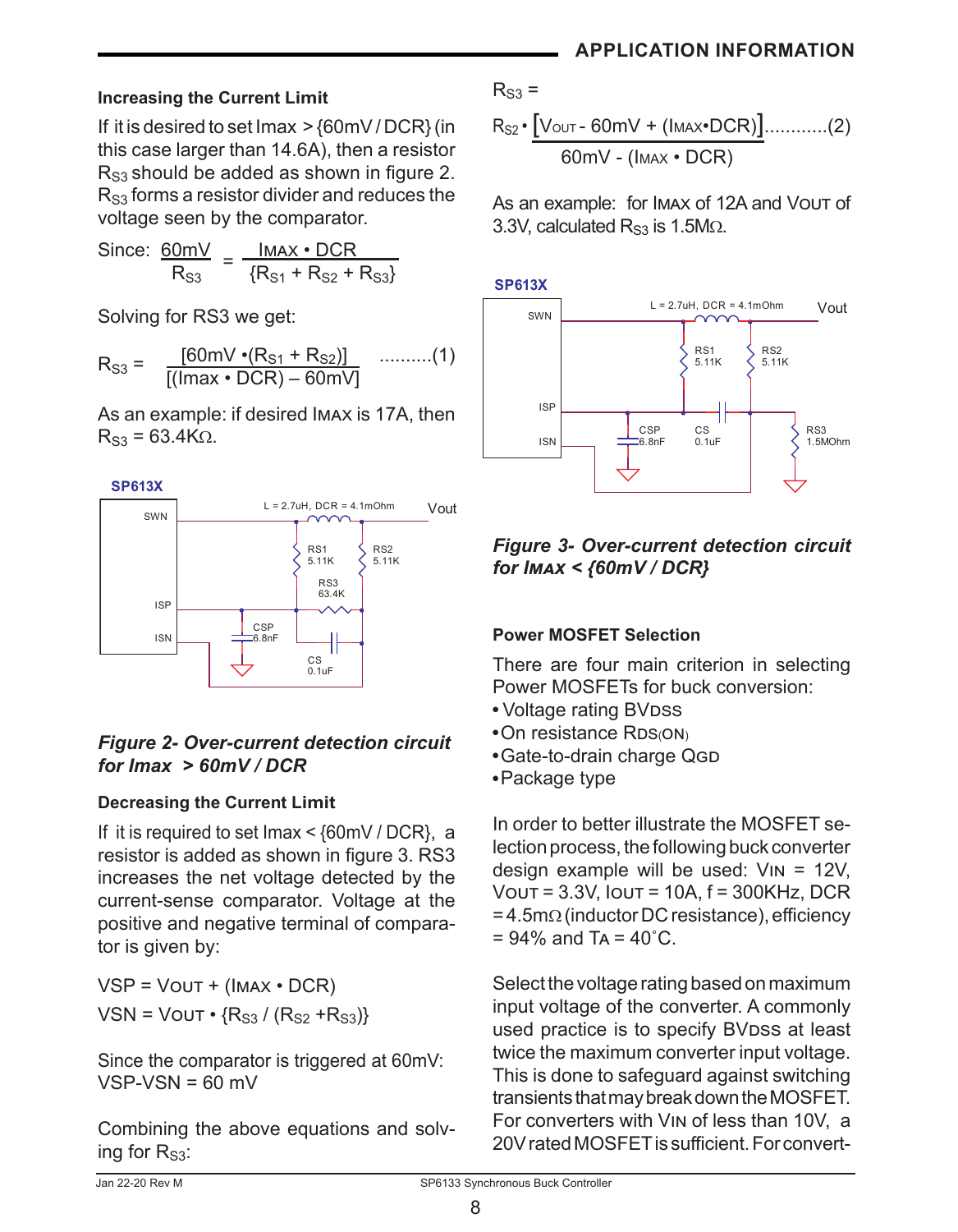ers with 10-15Vin, as in the above example, select a 30V MOSFET.

The calculation of RDS(ON) for Top and Bottom MOSFETs is interrelated and can be done using the following procedure:

1) Calculate the maximum permissible power dissipation P(DISSIPATION) based on required efficiency. The converter in the above example should deliver an output power Pout = 3.3Vx10A = 33W. For a target efficiency of 94%, input power Pin is given by  $P_{IN} = P_{OUT}/0.94 = 35.1W$ . Maximum allowable power dissipation is then:

 $P(DISSIPATION) = PIN - POUT = 2.1 W$ 

2) Calculate the total power dissipation in top and bottom MOSFETs  $P_{(MOSFET)}$  by subtracting inductor losses from P(DISSIPATION) calculated in step 1. To simplify, disregard core losses; then  $P_L = I^2 RMS \cdot DCR \cdot 1.4$ , where 1.4 accounts for the increase in DCR at operating temperature. For the above example  $P_1 = 0.63W$ . Then:

 $P_{(MOSFFT)} = 2.1W - 0.63W = 1.47W$ .

3) Calculate RDS(ON) of the bottom MOSFET by allocating 40% of calculated losses to it. 40% dissipation allocation reflects the fact that the the top MOSFET has essentially no switching loss. Then  $P(BOTTOM) = 0.4x1.47W$ = 0.59W.  $RDS(ON) = P/(I^2RMS \cdot 1.5)$  where IRMS  $=$  Iout •  $\{1-(V\text{OUT}/V\text{IN})\}^{0.5}$  and 1.5 accounts for the increase in  $RDS(ON)$  at the operating temperature. Then:

 $RDS(ON) = P$  $\left[\{\mathsf{I}^2 \mathsf{OUT} \bullet (\mathsf{1}\text{-}\mathsf{V}\mathsf{OUT}/\mathsf{V}\mathsf{IN})\} \bullet \mathsf{1.5}\right]$  $= 5.4$  m $O$ .

4) Allocate 60% of the calculated losses to the top MOSFET,  $P(TOP) = 0.6x1.47 =$ 0.88W. Assume conduction losses equal to switching losses, then  $P = 0.5x0.88W =$ 0.44W. Since it operates at the duty cycle of D=Vin/Vout; then:

$$
R_{DS(ON)} = \frac{P}{\left[I^2_{OUT} \cdot (V_{OUT}/V_{IN}) \cdot 1.5\right]}
$$

 $= 10.7$  mΩ.

Gate-to-drain charge QGD for the top MOS-FET needs to be specified. A simplified expression for switching losses is:

Ps = Iout • Vin • *f* • { <sup>V</sup>in <sup>+</sup> <sup>I</sup>out } ...................(3) dv/dt di/dt

where dv/dt and di/dt are the rates at which voltage and current transition across the top MOSFET respectively, and *f* is the switching

frequency. Voltage switching time  $(V_{\text{IN}}/d_{\text{V}})$  is related to QGD:

(Vin /dv/dt) = Qgd/Ig............................... (4)

where Ig is Current charging the gate-to-drain capacitance. It can be calculated from:

Ig = (Vdrive-Vgate)/Rdrive......................(5) where VDRIVE is the drive voltage of the SP6133 top driver minus the drop across the boost diode (approximately 4.5V); VGATE is the top MOSFET's gate voltage corresponding to Iout (assume 2.5V) and RDRIVE is the internal resistance of the SP6133 top driver (assume 2Ωaverageforturn-onandturn-off). Substituting these values in equation (5) we get Ig = 1A. Substituting for Ig in equation

(4), we get  $\langle$ VIN  $\rangle$ <sub>dv/dt</sub> $\rangle$  = QGD. Substituting for  $(VIN /_{dvldt})$  in equation (3) we have:

$$
Ps = IOUT \cdot VIN \cdot f \cdot \{QGD + (IOUT / divdt)\}
$$

Solving for QGD we get:

$$
QGD = \left\{\underline{\underline{P}S}_{\vert OUT \bullet \lor \vert N \bullet f} - \underline{\underline{I}OUT}_{\underline{d}_{\vert idt}}\right\} \dots \dots \dots \dots \dots (6)
$$

Di/dt is usually limited by parasitic DC-Loop Inductance  $(Lp)$  according to di/dt =  $VIN/Lp$ . Lp is due to wiring and PCB traces connecting input capacitors and switching MOSFETs.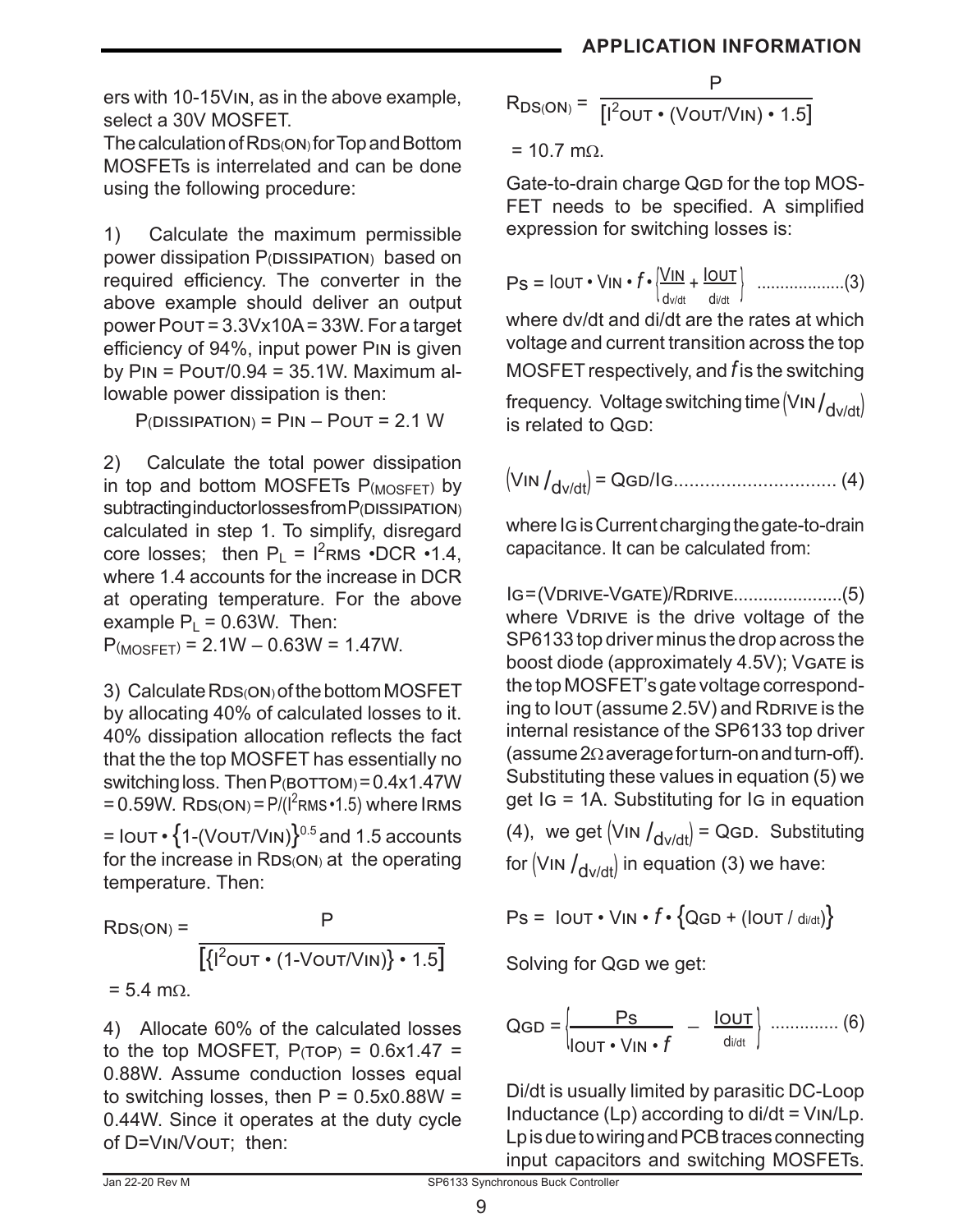For typical Lp of 12nH and Vin of 12V, di/dt is 1A/ns. Substituting for di/dt in equation (6) we get  $QGD = 2 nC$ .

In selecting a package type, the main considerations are cost, power/current handling capability and space constraints. A larger package in general offers higher power and current handling at increased cost. Package selection can be narrowed down by calculating the required junction-to-ambient thermal resistance θJA:

θja = {Tj(max) - Ta(max)} / P(max)............. (7)

Where:  $TJ(MAX)$  is the die maximum temperature rating, Ta(max)is maximum ambient temperature, and P(max) is maximum power dissipated in the die.

It is common practice to add a guard-band of 25˚C to the junction temperature rating. Following this convention, a 150˚C rated MOSFET will be designed to operate at 125°C  $(i.e., TJ(MAX) = 125^{\circ}C)$ .  $P(MAX) = 0.88W$  (from section 4) and  $TA(MAX) = 40^{\circ}$ C as specified in the design example. Substituting in equation (7) we get  $\theta$ JA = 96.6 °C/W.

For the top MOSFET, we now have determined the following requirements; BVDSS =  $30V$ , RDS(ON)= 10.7m $\Omega$ , QGD = 2 nC and  $\theta$ JA < 96.6˚C/W. An SO-8 MOSFET that meets the requirements is Vishay-Siliconix's Si4394DY;  $BVDS = 30V$ ,  $RDS(ON) = 9.75m\Omega$  @ Vgs = 4.5V,  $QGD = 2.1nC$  and  $\theta J = 90^\circ C/W$ .

The bottom MOSFET has the requirements of BVDss = 30V and RDs( $ON$ ) = 5.4m $\Omega$ . Vishay-Siliconix's Si4320DY meets the requirements; BVdss = 30V, RDs( $ON$ ) = 4m $\Omega$  @ Vgs = 4.5V.

#### **Power Good**

Power Good (PWRGD) is an open drain output that is pulled low when Vout is outside regulation. The PWRGD pin can be connected to VCC with an external 10KΩ

# **APPLICATION INFORMATION**

resistor. During startup, output regulates when Soft Start (SS) reaches 0.8V (the reference voltage). PWRGD is enabled when SS reaches 1.6V. PWRGD output can be used as a "Power on Reset". The simplest way to adjust delay of the "Power on Reset" signal with respect to Vout in regulation is with the Soft Start Capacitor (Css) and is given by: CSS = (Iss • Tdelay)/0.8 where Iss is the Soft Start charge current (10µA nominal).

#### **Under Voltage Lock Out (UVLO)**

The SP6133 has two separate UVLO comparators to monitor the bias (Vcc) and Input (Vin) voltages independently. The Vcc UVLO is internally set to 4.25V. The Vin UVLO is programmable through UVIN pin. When UVIN pin is greater than 2.5V the SP6133 is permitted to start up pending the removal of all other faults. A pair of internal resistors is connected to UVIN as shown in figure 4. Therefore without external biasing the Vin start threshold is 9.5V. A small capacitor may be required between UVIN and GND to filter out noise. For applications with Vin of 5V or 3.3V, connect UVIN directly to Vin.



*Figure 4- Internal and external bias of UVIN*

To program the Vin start threshold, use a pair of external resistors as shown. If external resistors are an order of magnitude smaller than internal resistors, then the Vin start threshold is given by:

$$
VIN(start) = 2.5 \cdot (R4 + R5)/R5 \dots (8)
$$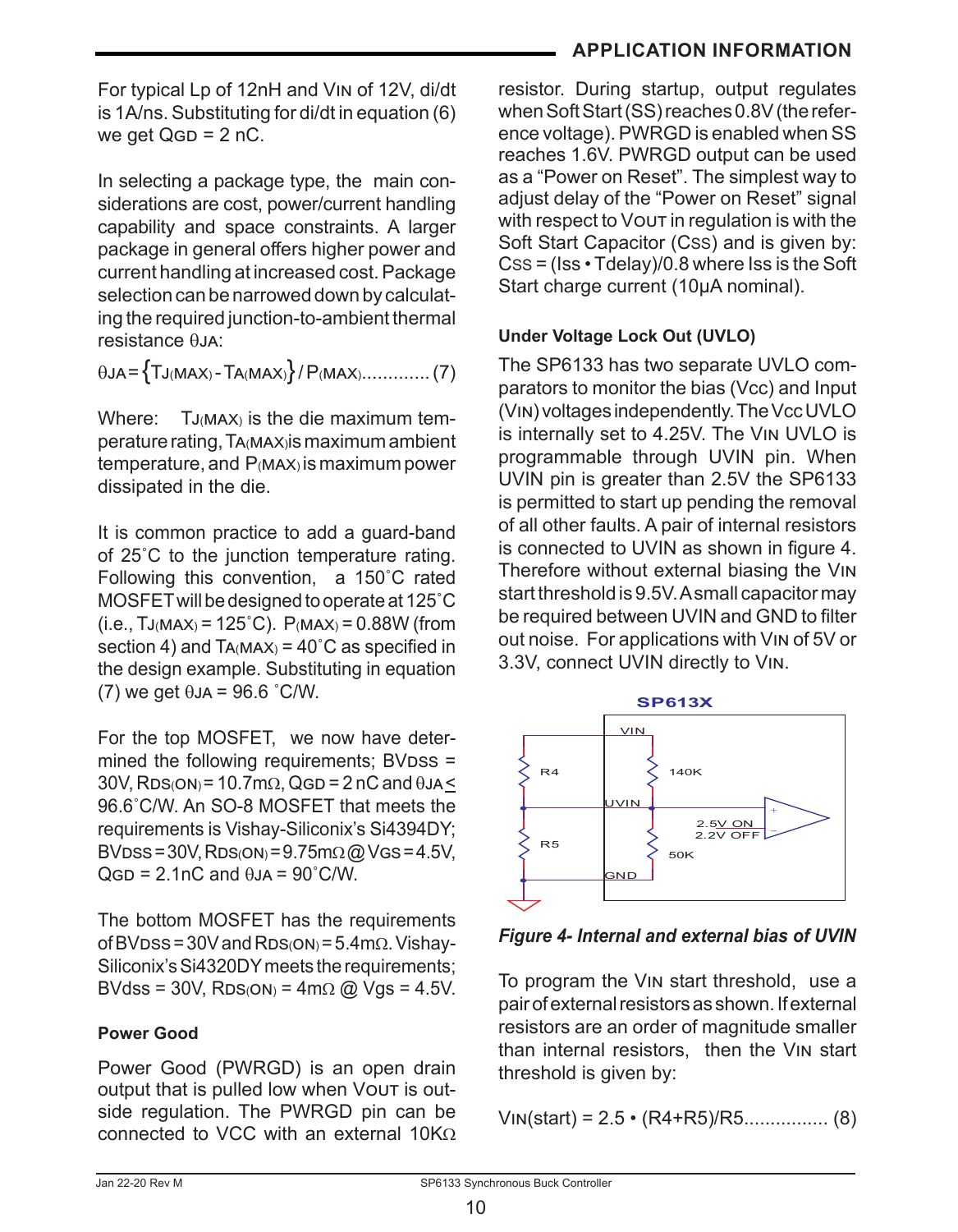For example, if it is required to have a Vin start threshold of 7V, then let  $R5 = 5K\Omega$  and using equation (8) we get R4 =  $9.09K\Omega$ .

## **Inductor Selection**

There are many factors to consider in selecting the inductor including cost, efficiency, size and EMI. In a typical SP6133 circuit, the inductor is chosen primarily for value, saturation current and DC resistance. Increasing the inductor value will decrease output voltage ripple, but degrade transient response. Low inductor values provide the smallest size, but cause large ripple currents, poor efficiency and need more output capacitance to smooth out the larger ripple current. The inductor must also be able to handle the peak current at the switching frequency without saturating, and the copper resistance in the winding should be kept as low as possible to minimize resistive power loss. A good compromise between size, loss and cost is to set the inductor ripple current to be within 20% to 40% of the maximum output current.

The switching frequency and the inductor operating point determine the inductor value as follows:

 $L = \frac{VOUT \cdot (VIN(MAX) - VOUT)}{V}$  Vin(max) • Fs • Kr • Iout(max) where:

Fs = switching frequency

 $KR =$  ratio of the ac inductor ripple current to the maximum output current

The peak to peak inductor ripple current is:

$$
IPP = \frac{VOUT \cdot (VIN(MAX) - VOUT)}{VIN(MAX) \cdot FS \cdot L}
$$

Once the required inductor value is selected, the proper selection of core material is based on peak inductor current and efficiency requirements. The core must be large enough not to saturate at the peak inductor current  $IPEAK = IOUT(MAX) + <sup>IPP</sup>/2$ 

 and provide low core loss at the high switching frequency. Low cost powdered iron cores have a gradual saturation characteristic but can introduce considerable AC core loss, especially when the inductor value is relatively low and the ripple current is high. Ferrite materials, on the other hand, are more expensive and have an abrupt saturation characteristic with the inductance dropping sharply when the peak design current is exceeded. Nevertheless, they are preferred at high switching frequencies because they present very low core loss and the design only needs to prevent saturation. In general, ferrite or molypermalloy materials are the better choice for all but the most cost sensitive applications.

The power dissipated in the inductor is equal to the sum of the core and copper losses. To minimize copper losses, the winding resistance needs to be minimized, but this usually comes at the expense of a larger inductor.Corelosseshaveamoresignificant contribution at low output current where the copper losses are at a minimum, and can typically be neglected at higher output currents where the copper losses dominate. Core loss information is usually available from the magnetic vendor.

The copper loss in the inductor can be calculated using the following equation:

 $PL(C_U) = I^2_{L(RMS)}$  • Rwinding

where  $I_{L(RMS)}$  is the RMS inductor current that can be calculated as follows:

 $IL(RMS) =$ 

$$
IOUT(MAX) \cdot \sqrt{1 + \frac{1}{3} \cdot \left(\frac{IPP}{I(MAX)}\right)^2}
$$

11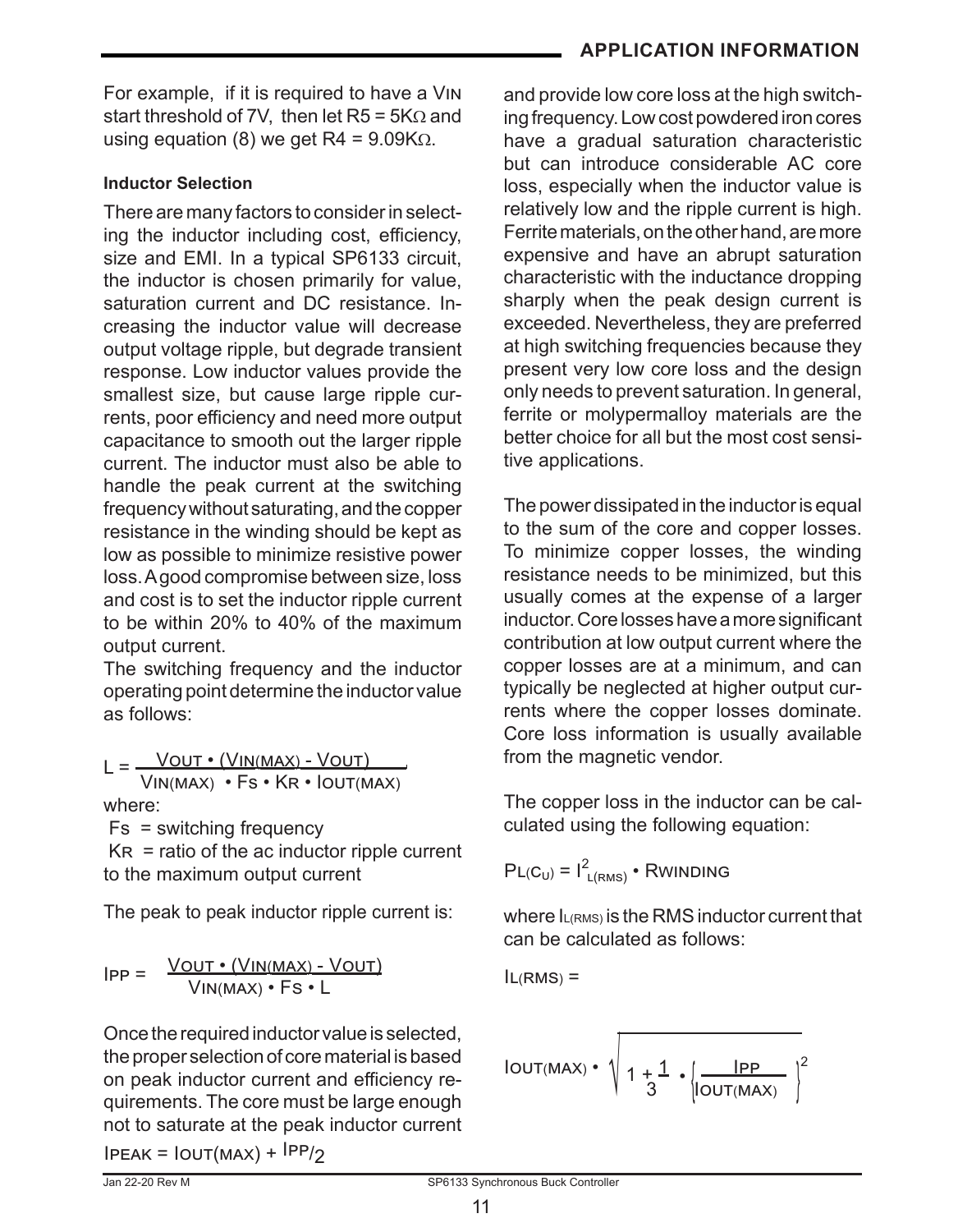### **Output Capacitor Selection**

The required ESR (Equivalent Series Resistance) and capacitance drive the selection of the type and quantity of the output capacitors. The ESR must be small enough that both the resistive voltage deviation due to a step change in the load current and the output ripple voltage do not exceed the tolerance limits expected on the output voltage. During an output load transient, the output capacitor must supply all the additional current demanded by the load until the SP6133 adjusts the inductor current to the new value.

Therefore, the capacitance must be large enough so that the output voltage is held up while the inductor current ramps up or down to the value corresponding to the new load current. Additionally, the ESR in the output capacitor causes a step in the output voltage equal to the current. Because of the fast transient response and inherent 100% and 0% duty cycle capability provided by the SP6133 when exposed to output load transients, the output capacitor is typically chosen for ESR, not for capacitance value.

The output capacitor's ESR, combined with the inductor ripple current, is typically the main contributor to output voltage ripple. The maximum allowable ESR required to maintain a specified output voltage ripple can be calculated by:

$$
\mathsf{ResR} \leq \frac{\Delta\mathsf{VOUT}}{\mathsf{IPK-PK}}
$$

where:

∆Vout = Peak to Peak Output Voltage Ripple Ipk-pk = Peak to Peak Inductor Ripple Current

The total output ripple is a combination of the ESR and the output capacitance value and can be calculated as follows:

 $\triangle V$  OUT =

$$
\sqrt{\frac{|PP \cdot (1-D)|^2}{(|PPRESR)^2 + \left|\frac{|PP \cdot (1-D)|}{COUT \cdot FS}\right|^2}}
$$

where:

Fs = Switching Frequency  $D = Duty$  Cycle Cout = Output Capacitance Value

#### **Input Capacitor Selection**

The input capacitor should be selected for ripple current rating, capacitance and voltage rating. The input capacitor must meet the ripple current requirement imposed by the switching current. In continuous conduction mode, the source current of the high-side MOSFET is approximately a square wave of duty cycle  $V_{\text{OUT}}/V_{\text{IN}}$ . Most of this current is supplied by the input bypass capacitors. The RMS value of input capacitor current is determined at the maximum output current and under the assumption that the peak to peak inductor ripple current is low, it is given by:

 $ICIN(RMS) = IOUT(MAX) \cdot \sqrt{D \cdot (1-D)}$ 

# **Schottky Diode Selection**

When paralleled with the bottom MOSFET, an optional Schottky diode can improve efficiency and reduce noise. Without this Schottky diode, the body diode of the bottom MOSFET conducts the current during the non-overlap time when both MOSFETs are turned off. Unfortunately, the body diode has high forward voltage and reverse recovery problems. The reverse recovery of the body diode causes additional switching noise when the diode turns off. The Schottky diode alleviates these sources of noise and additionally improves efficiency thanks to its low forward voltage. The reverse voltage across the diode is equal to input voltage, and the diode must be able to handle the peak current equal to the maximum load current.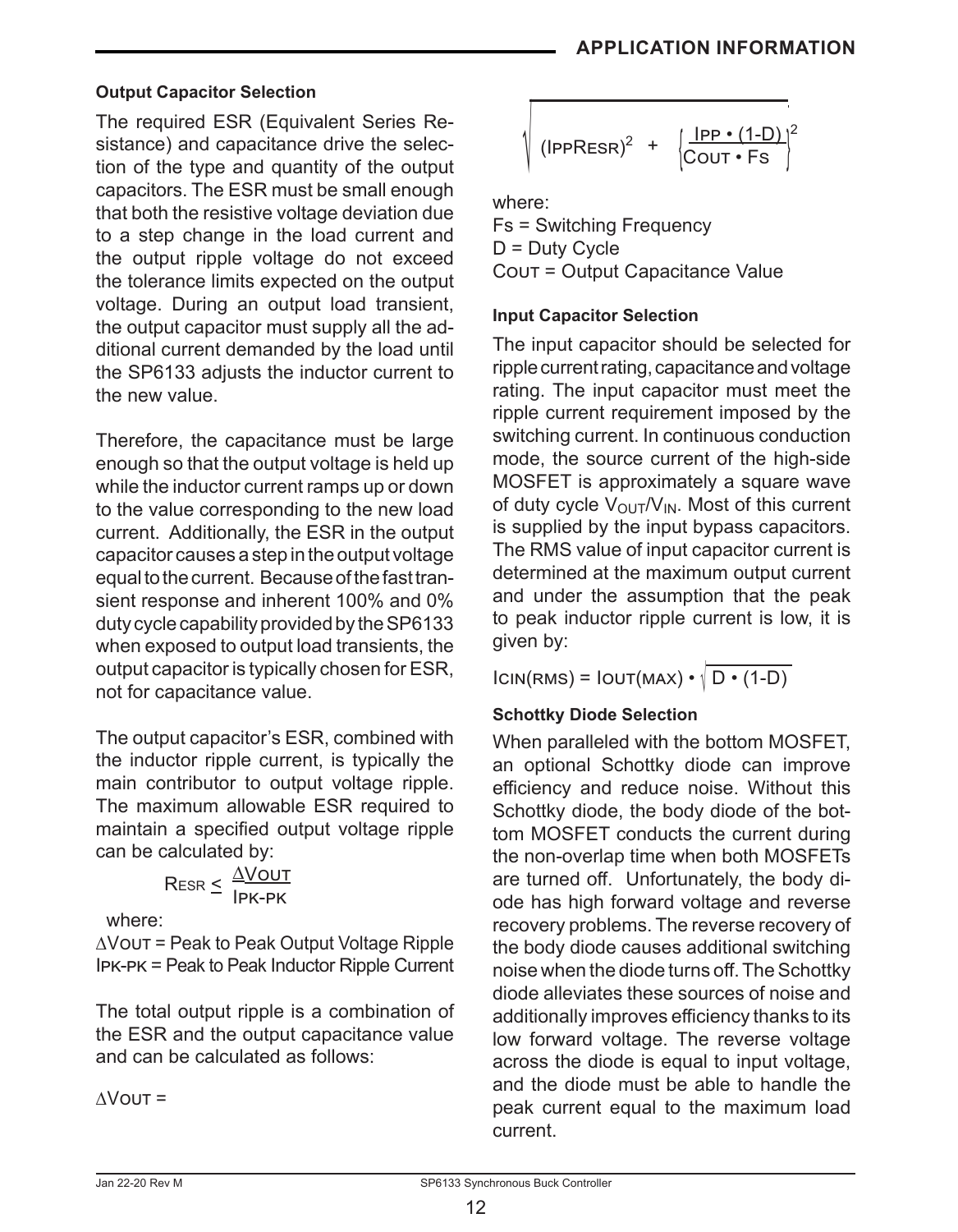## **APPLICATION INFORMATION**

The power dissipation of the Schottky diode is determined by:

 $P_{DIODE} = 2 \cdot V_F \cdot I_{OUT} \cdot T_{NOL} \cdot F_S$ 

where:

 $T_{NOL}$  = non-overlap time between GH and GL. VF = forward voltage of the Schottky diode.

# **Loop Compensation Design**

The open loop gain of the whole system can be divided into the gain of the error amplifier, PWM modulator, buck converter output stage, and feedback resistor divider. In order to cross over at the selected frequency FCO, the gain of the error amplifier has to compensate for the attenuation caused by the rest of the loop at this frequency.

The goal of loop compensation is to manipulate loop frequency response such that its gain crosses over 0db at a slope of -20db/ dec. The first step of compensation design is to pick the loop crossover frequency. High crossover frequency is desirable for fast transient response, but often jeopardizes the system stability. Crossover frequency should be higher than the ESR zero but less than 1/5 of the switching frequency. The ESR zero is contributed by the ESR associated with the output capacitors and can be determined by:

$$
f_{Z(ESR)} = \frac{1}{2\pi \cdot \text{COUT} \cdot \text{ResR}}
$$

The next step is to calculate the complex conjugate poles contributed by the LC output filter,

$$
f_{P(LC)} = \frac{1}{2\pi \cdot \sqrt{L \cdot C_{OUT}}}
$$

When the output capacitors are of a Ceramic Type, the SP6133 Evaluation Board requires a Type III compensation circuit to give a phase boost of 180° in order to counteract the effects of an under damped resonance of the output filter at the double pole frequency.

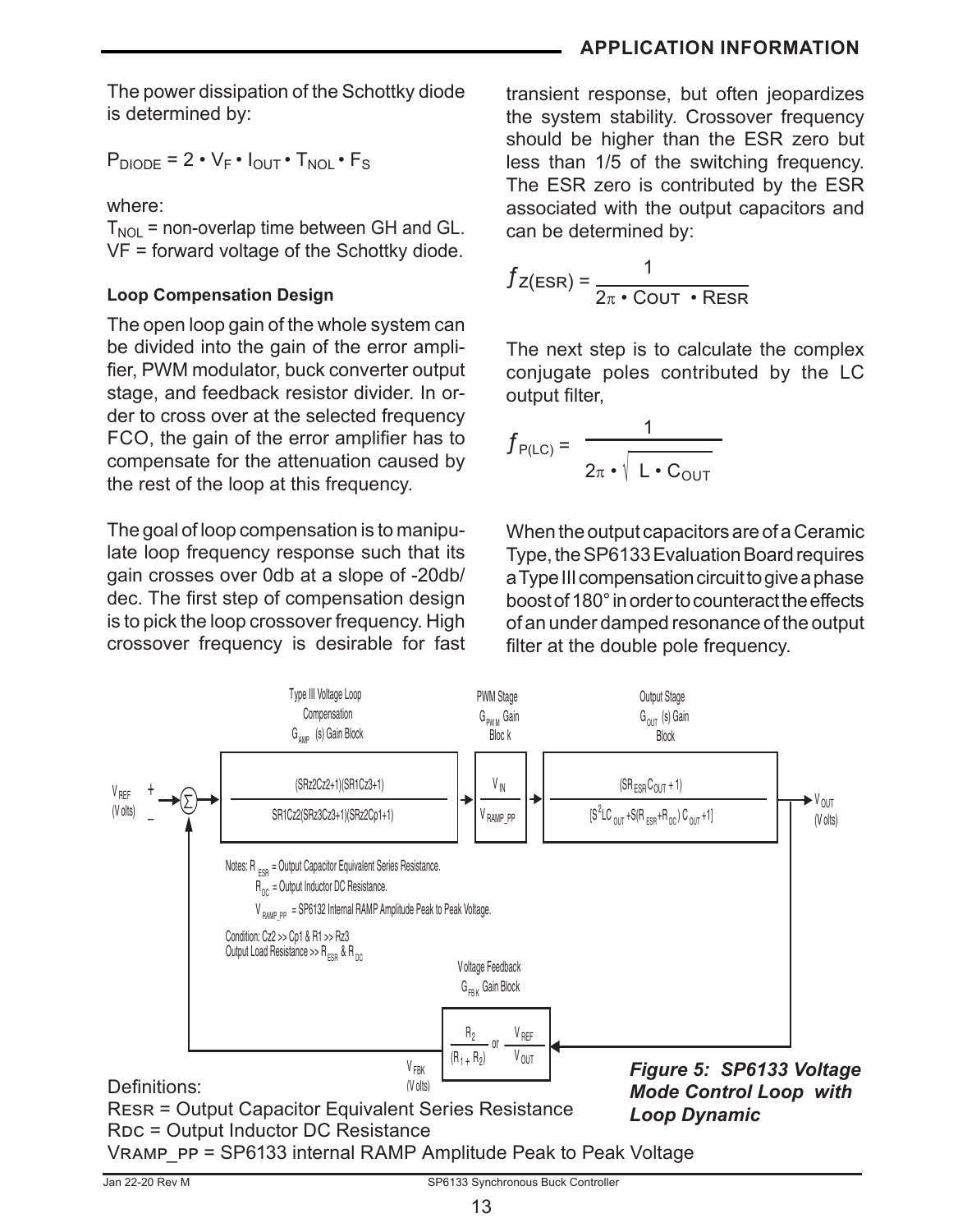

*Figure 6: Bode Plot of Type III Error Amplifier Compensation*

Note: Loop Compensation component calculations discussed in this Datasheet can be quickly iterated with the Type III Loop Compensation Calculator on the web at:

[www.sipex.com/files/Application-Notes/TypeIIICalculator.xls](Note: Loop Compensation component calculations discussed in this application note can be quickly iterated with the Type III Loop Compensation Calculator on the web at: www.sipex.com/files/Application-Notes/TypeIIICalculator.xls)

| <b>INDUCTORS - SURFACE MOUNT</b> |                                   |                                |                                |                             |          |                              |                      |                         |
|----------------------------------|-----------------------------------|--------------------------------|--------------------------------|-----------------------------|----------|------------------------------|----------------------|-------------------------|
| <b>Inductor Specification</b>    |                                   |                                |                                |                             |          |                              |                      | Manufacturer            |
| Manufacturer/Part No.            | Inductance                        | Series R                       | Isat                           | Size                        |          |                              | <b>Inductor Type</b> | Website                 |
|                                  | (uH)                              | mOhms                          | (A)                            | LxW/mm                      | Ht.(mm)  |                              |                      |                         |
| Inter-Technical SC5018-2R7M      | 2.7                               | 4.10                           | 15.0                           | 12.6x12.6                   | 4.5      | <b>Shielded Ferrite Core</b> |                      | www.inter-technical.com |
|                                  | <b>CAPACITORS - SURFACE MOUNT</b> |                                |                                |                             |          |                              |                      |                         |
|                                  |                                   | <b>Capacitor Specification</b> |                                |                             |          |                              | Manufacturer         |                         |
| Manufacturer/Part No.            | Capacitance<br>( uF)              | <b>ESR</b>                     | <b>Ripple Current</b>          | Size                        |          | Voltage                      | Capacitor            | Website                 |
|                                  |                                   | ohms (max)                     | (A) @ 45C                      | LxW/mm                      | Ht.(mm)  | (V)                          | Type                 |                         |
| <b>TDK C3225X7R1C226M</b>        | 22                                | 0.005                          | 4.00                           | 3.2x2.5                     | 2.0      | 16.0                         | <b>X7R Ceramic</b>   | www.tdk.com             |
| <b>TDK C3225X5R0J107M</b>        | 100                               | 0.005                          | 4.00                           | 3.2x2.5                     | 2.5      | 6.3                          | <b>X5R Ceramic</b>   | www.tdk.com             |
|                                  |                                   |                                | <b>MOSFETS - SURFACE MOUNT</b> |                             |          |                              |                      |                         |
|                                  |                                   |                                |                                | <b>MOSFET Specification</b> |          |                              |                      | Manufacturer            |
| Manufacturer/Part No.            | <b>MOSFET</b>                     | RDS(on)                        | <b>ID Current</b>              | Qg                          |          | Voltage                      | Foot Print           | Website                 |
|                                  |                                   | $m\Omega$ (max)                | (A)                            | nC (Typ)                    | nC (Max) | (V)                          |                      |                         |
| Vishay Si4394DY                  | N-Channel                         | 9.75                           | 14                             | 12.5                        |          | 30                           | SO-8                 | www.vishay.com          |
| Vishay Si4320DY                  | N-Channel                         | 4                              | 22                             | 45                          | 70       | 30                           | $SO-8$               | www.vishay.com          |

Note: Components highlighted in **bold** are those used on the SP6133 Evaluation Board.

# *Table 1. Input and Output Stage Components Selection Charts*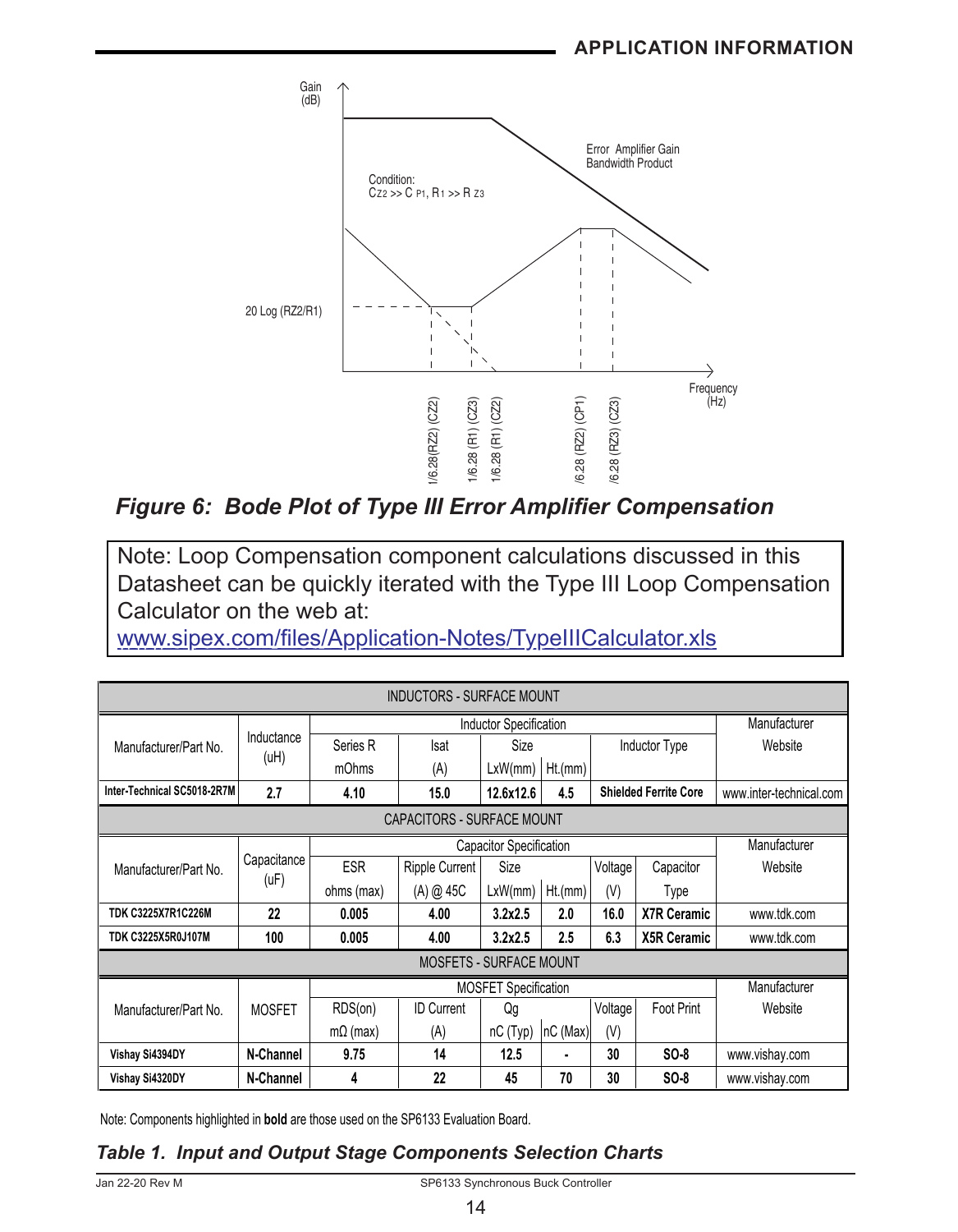## **APPLICATION INFORMATION**



*Figure 7: Efficiency vs. Iout, Vin = 12V*







*<sup>V</sup>in = 5V Figure 10: Load Regulation, 5V*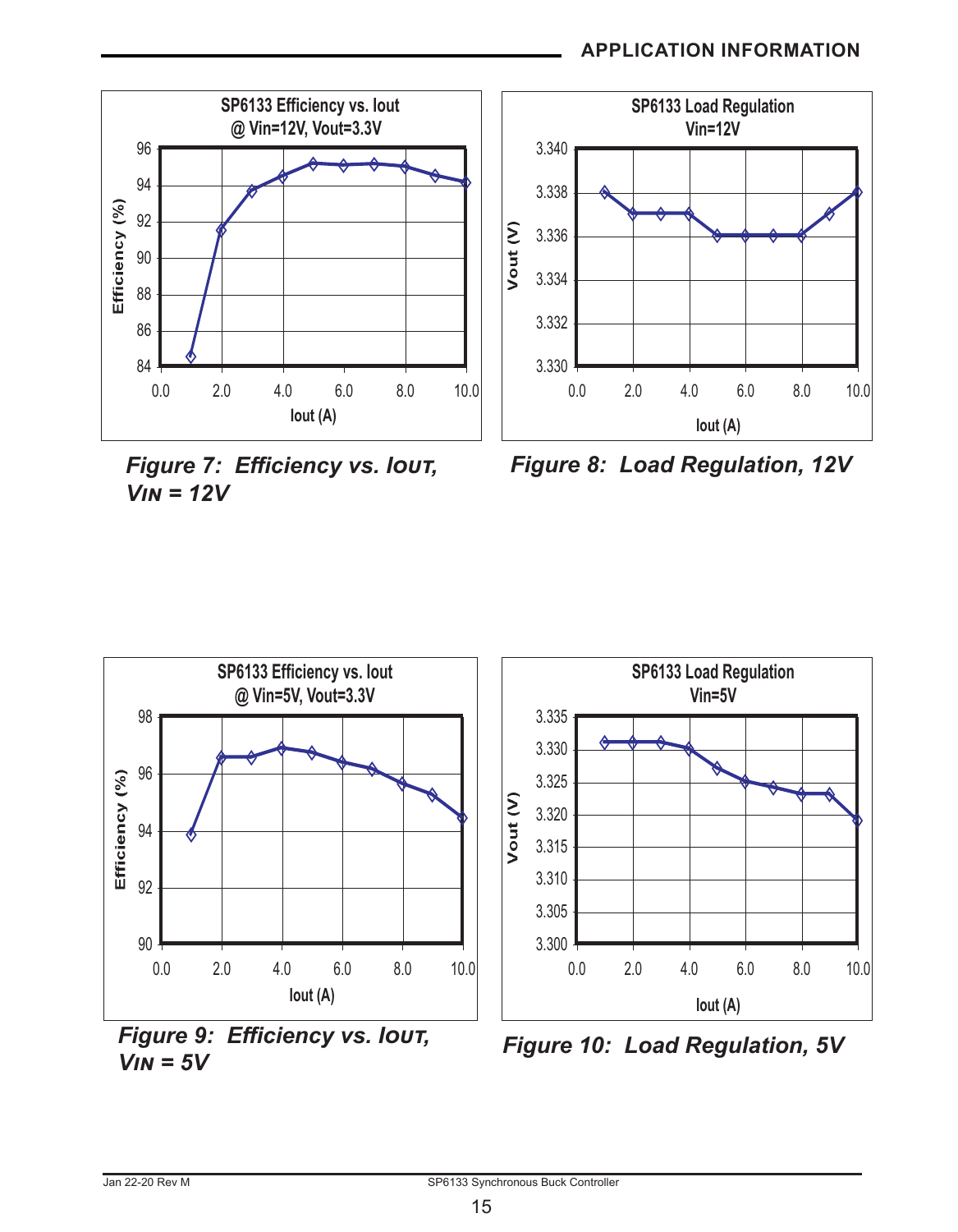





*Figure 12. SP6133: 3.3V Input Buck Regulator with auxiliary 5V bias*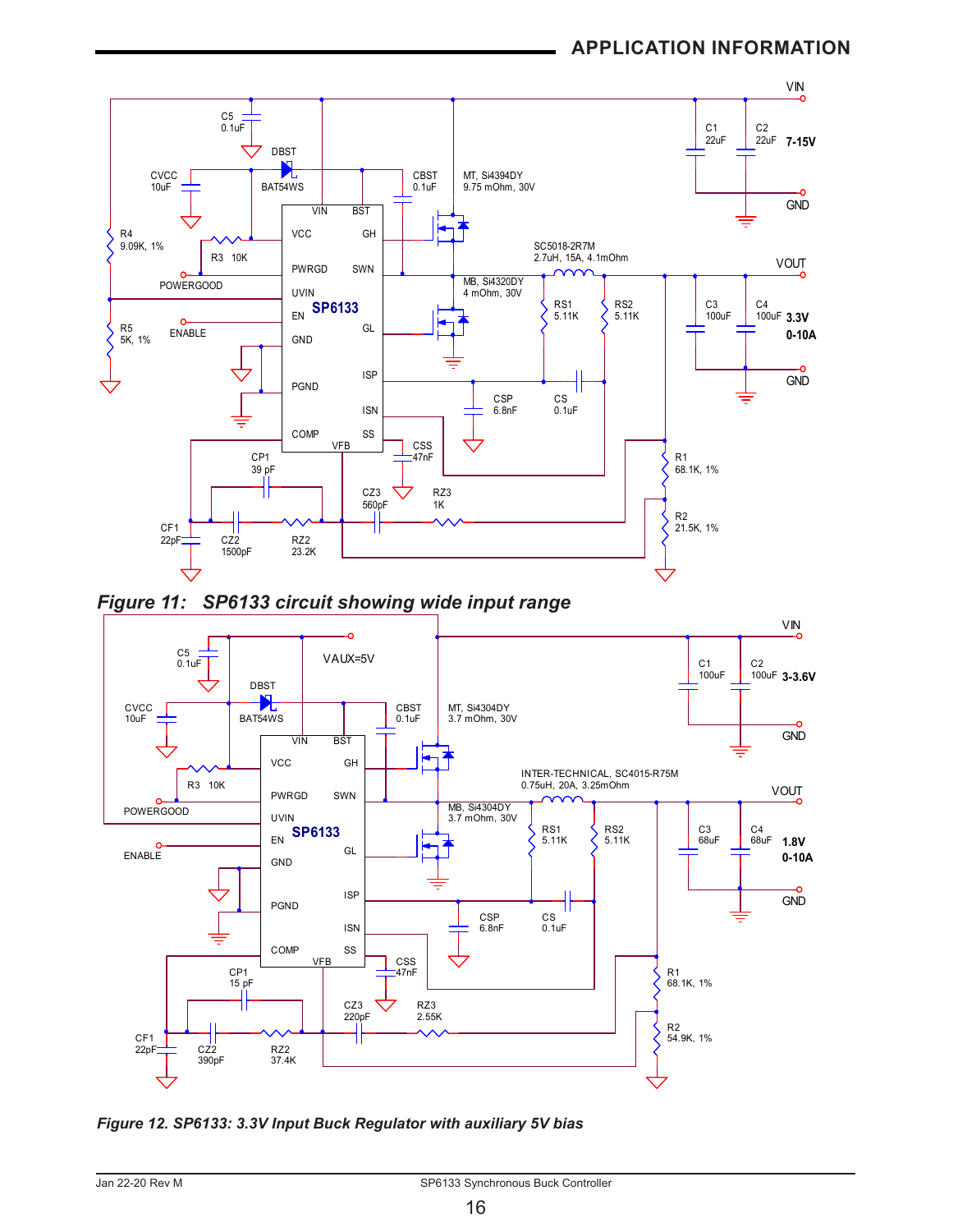

*Figure 13. SP6133: 5V Input Buck Regulator* 



*Figure 14. SP6133: 3.3V Input Buck Regulator with auxiliary 12V bias*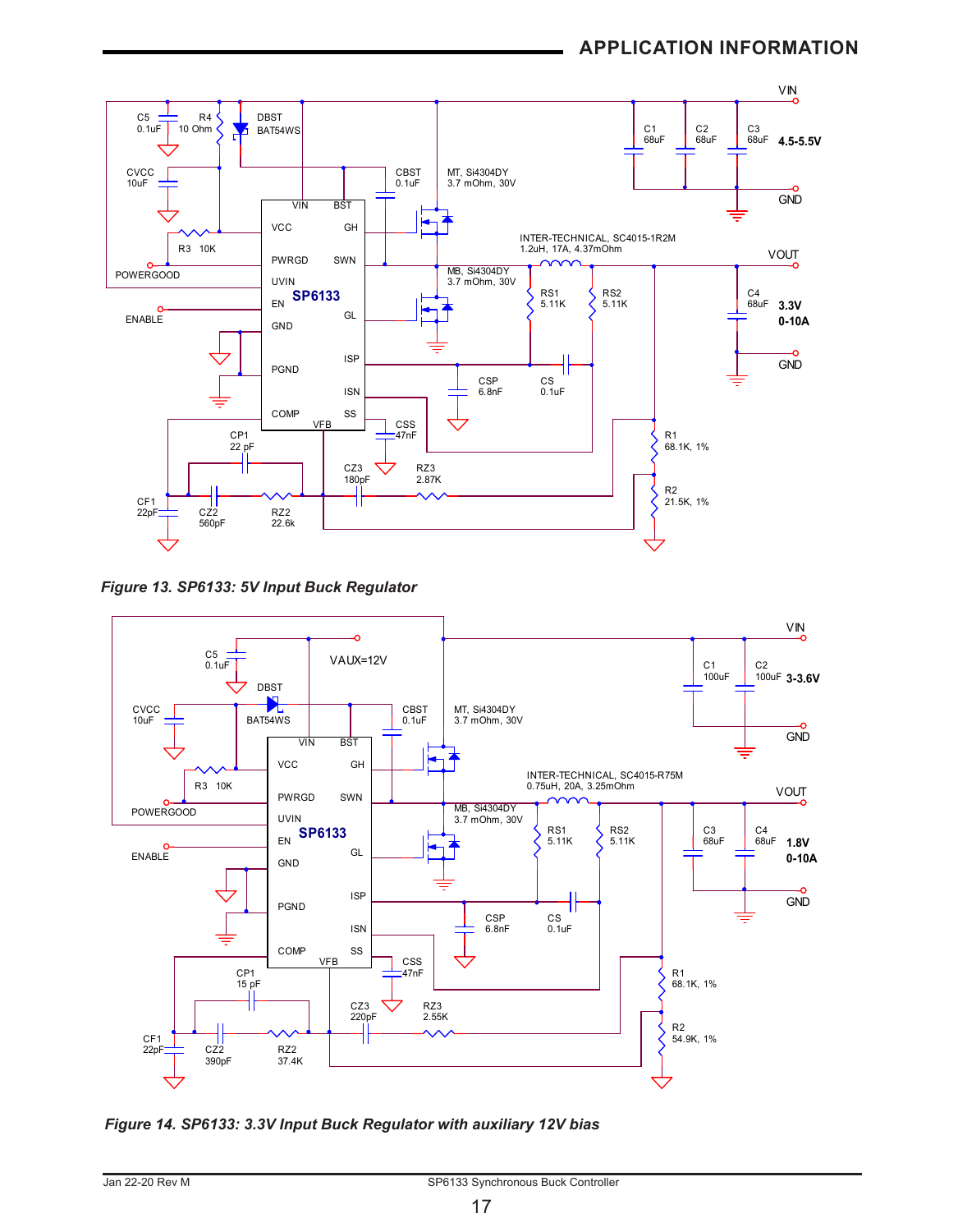

*Figure 15. SP6133: 10-15V Input Buck Regulator*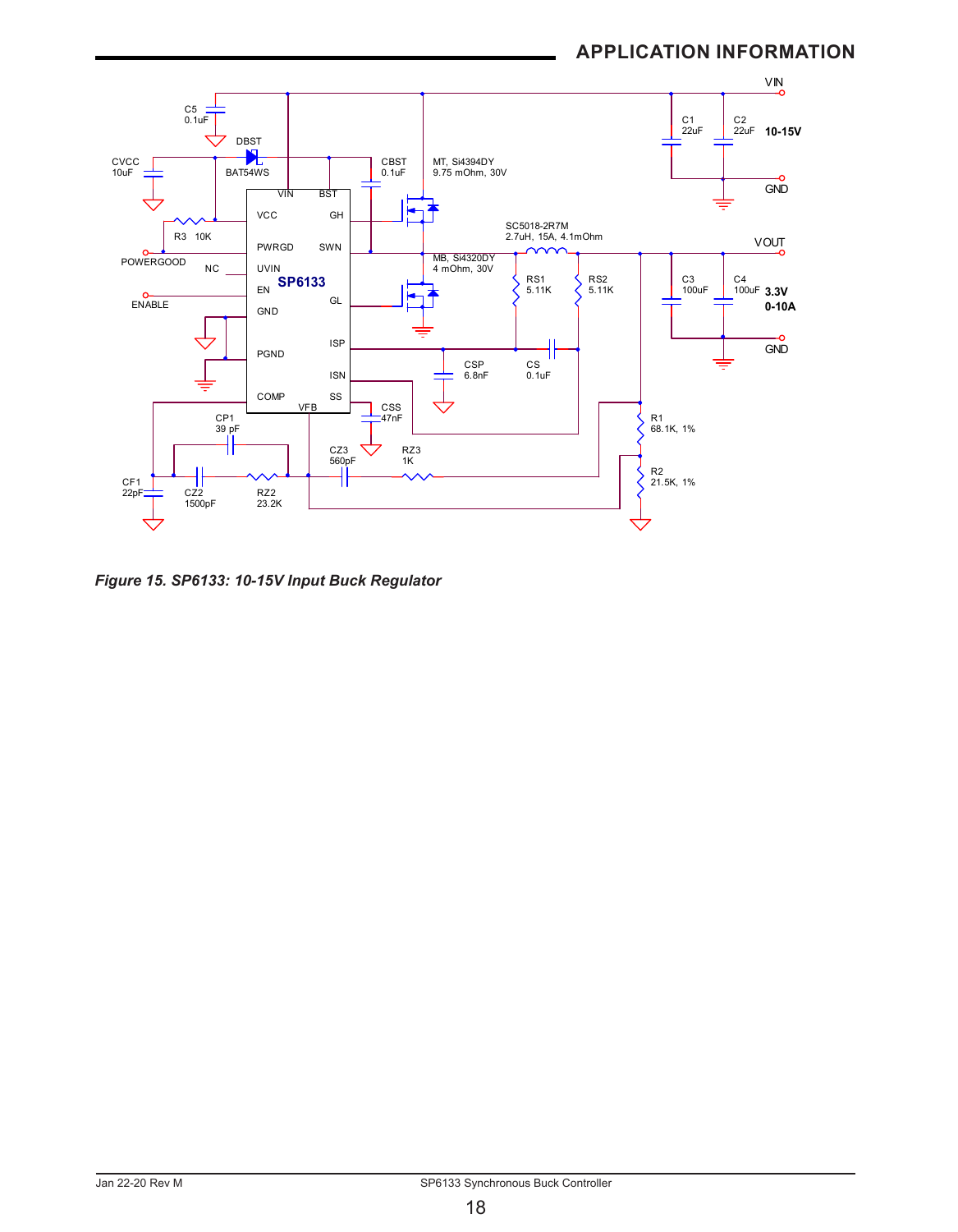

Jan 22-20 Rev M SP6133 Synchronous Buck Controller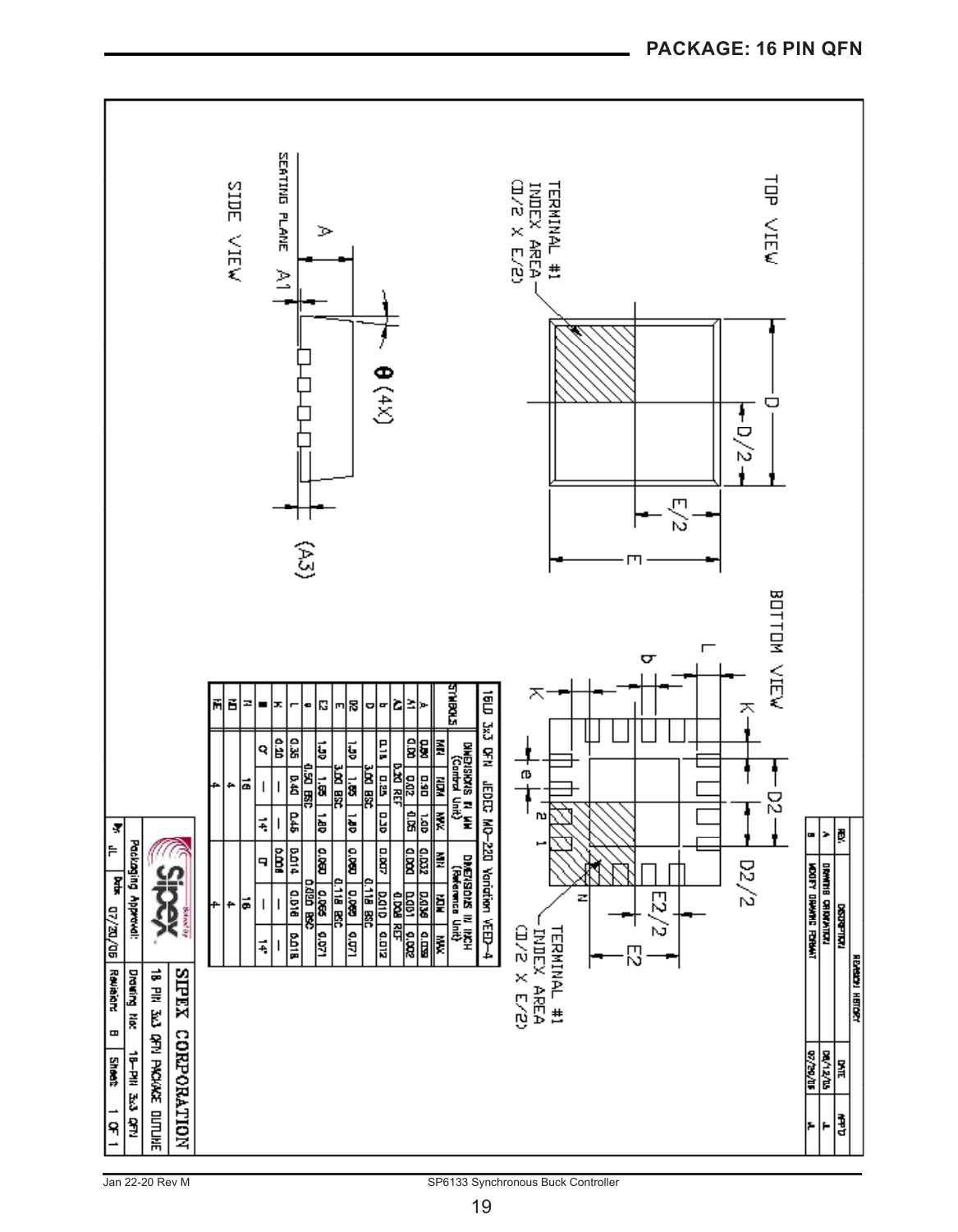| <b>Part Number</b> | <b>Temperature Range</b>             | <b>Package</b> | Package Method   Lead Free(2) |     |  |  |
|--------------------|--------------------------------------|----------------|-------------------------------|-----|--|--|
| SP6133ER1-L/TR I   | -40 $^{\circ}$ C to +85 $^{\circ}$ C | l QFN16 3x3    | Tape and Reel                 | Yes |  |  |
| SP6133EB           | SP6133 Evaluation Board              |                |                               |     |  |  |

*Notes:*

*1. Refer to [www.maxlinear.com/SP6133](http://www.maxlinear.com/SP6133) for most up-to-date Ordering Information.*

*2. Visit [maxlinear.com](http://www.maxlinear.com) for additional information on Environmental Rating.*

#### **REVISION HISTORY**

| <b>Revision</b> | <b>Date</b> | Desription                                                                          |
|-----------------|-------------|-------------------------------------------------------------------------------------|
|                 | 10/24/06    | Legacy Sipex datasheet                                                              |
| M               | 01/22/20    | Updated to MaxLinear logo. Updated Ordering Information.<br>Added Revision History. |



**Corporate Headquarters:** 5966 La Place Court Suite 100 Carlsbad, CA 92008 Tel.:+1 (760) 692-0711 Fax: +1 (760) 444-8598 www.maxlinear.com

The content of this document is furnished for informational use only, is subject to change without notice, and should not be construed as a commitment by MaxLinear, Inc. MaxLinear, Inc. assumes no responsibility or liability for any errors or inaccuracies that may appear in the informational content contained in this guide. Complying with all applicable copyright laws is the responsibility of the user. Without limiting the rights under copyright, no part of this document may be reproduced into, stored in, or introduced into a retrieval system, or transmitted in any form or by any means (electronic, mechanical, photocopying, recording, or otherwise), or for any purpose, without the express written permission of MaxLinear, Inc.

Maxlinear, Inc. does not recommend the use of any of its products in life support applications where the failure or malfunction of the product can reasonably be expected to cause failure of the life support system or to significantly affect its safety or effectiveness. Products are not authorized for use in such applications unless MaxLinear, Inc. receives, in writing, assurances to its satisfaction that: (a) the risk of injury or damage has been<br>minimized; (b) the user assumes all such risks; (c) potential liabili

MaxLinear, Inc. may have patents, patent applications, trademarks, copyrights, or other intellectual property rights covering subject matter in this document. Except as expressly provided in any written license agreement from MaxLinear, Inc., the furnishing of this document does not give you any license to these patents, trademarks, copyrights, or other intellectual property.

MaxLinear, the MaxLinear logo, and any MaxLinear trademarks, MxL, Full-Spectrum Capture, FSC, G.now, AirPHY and the MaxLinear logo are all on the products sold, are all trademarks of MaxLinear, Inc. or one of MaxLinear's subsidiaries in the U.S.A. and other countries. All rights reserved. Other company trademarks and product names appearing herein are the property of their respective owners.

© 2016 - 2020 MaxLinear, Inc. All rights reserved